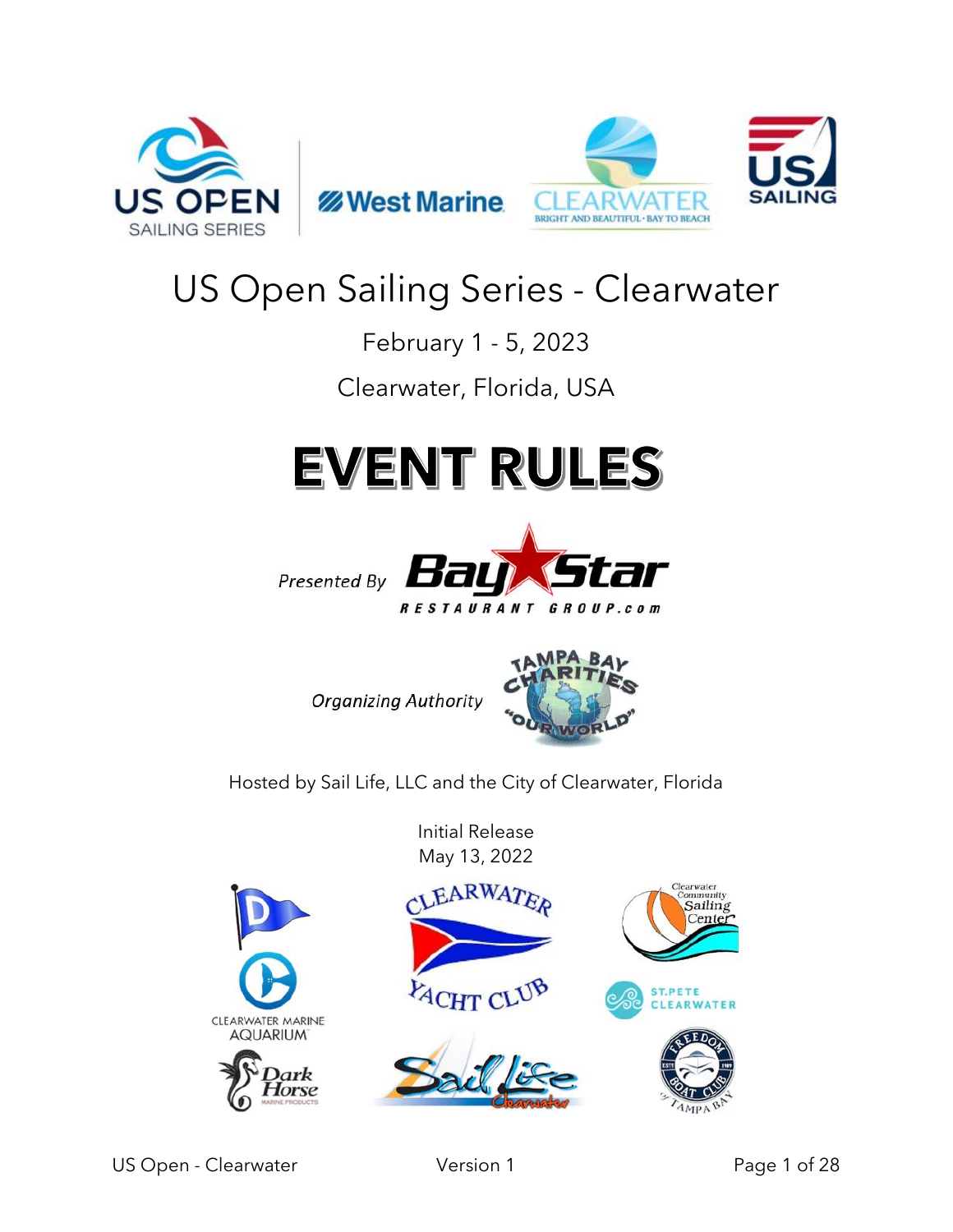#### Event Rules Document Standards

All times are US Eastern Standard Time.

All fees are US dollars (\$) and include all applicable Florida sales taxes.

## Useful Links

Series Website:

<https://raceoffice.usopen.ussailing.org/en/default/races>

Panam Sailing Website:

<https://panamsailing.org/>

Regatta Website (Entry/Registration):

[https://raceoffice.usopen.ussailing.org/en/default/races/race/text/2023-us-open](https://raceoffice.usopen.ussailing.org/en/default/races/race/text/2022-us-open-sailing-series-clearwater-en)[sailing-series-clearwater-en](https://raceoffice.usopen.ussailing.org/en/default/races/race/text/2022-us-open-sailing-series-clearwater-en)

Competitor Access:

Competitors have been provided SailTi login credentials within their registration acknowledgement. No late than Check In each competitor shall establish their account. There they will have access to:

- Official Notice Board,
- Scoring Inquiry,
- Protest/Redress,
- and much more.



Regatta Website **Series Website** Series Website

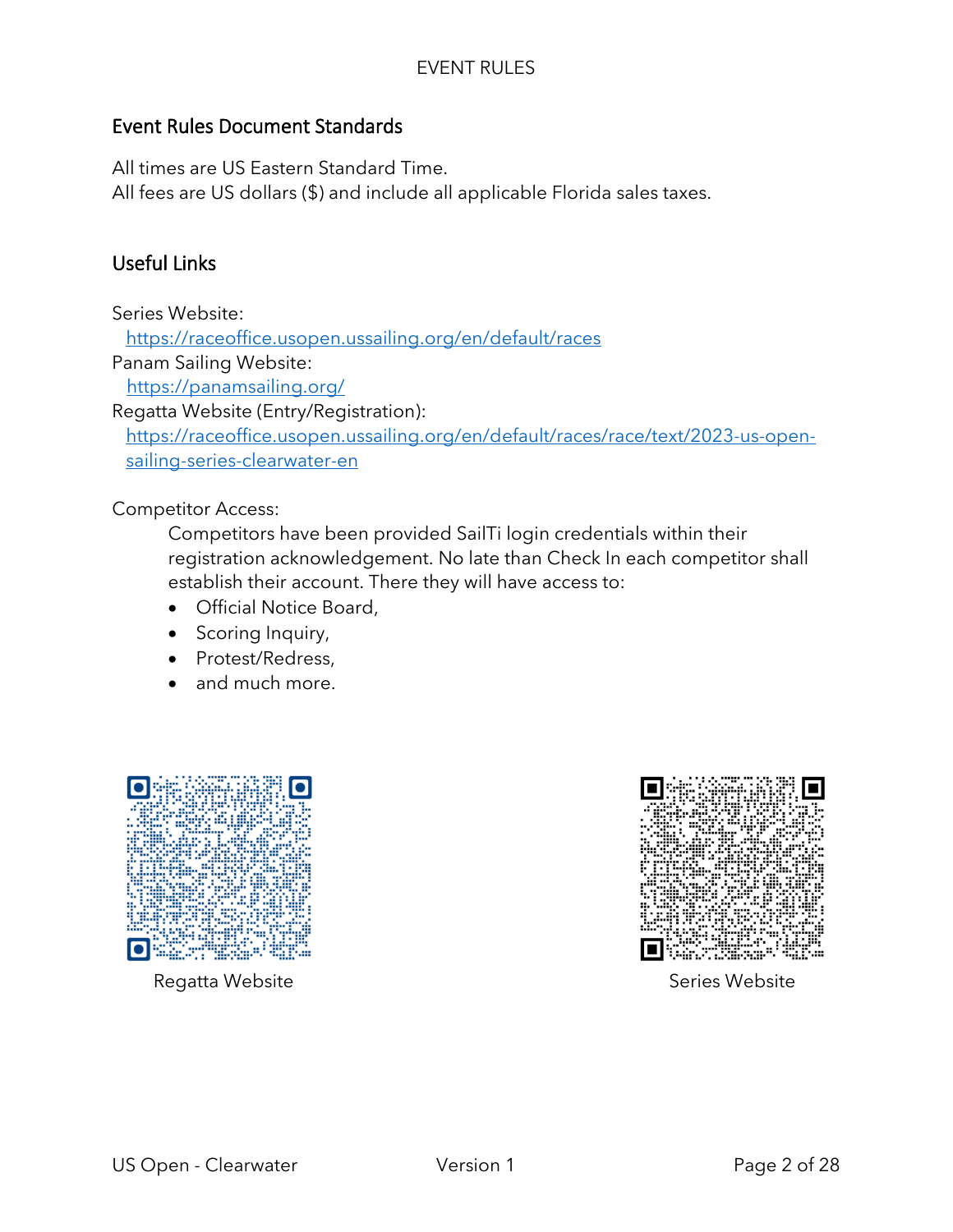## 1 RULES

- 1.1 The events will be governed by the rules as defined in *The Racing Rules of Sailing* (RRS).
- 1.2 The Event Rules (ER) which integrate the Notice of Race and Sailing Instructions into a single document are compliant with RRS 89.2(a) and RRS 90.2(a).
- 1.3 The only US Sailing prescriptions that apply are RRS 60.3, RRS 61.4, RRS 67, and RRS 76.1. Addendum C contains these specific prescriptions and associated hyperlinks.
- 1.4 In RRS 44.2 insert after the first sentence: "However, if Mark 1a is set, a boat may delay taking a penalty for an incident in the zone around Mark 1 or on the leg between Mark 1 and Mark 1a, until she has passed Mark 1a."
- 1.5 For all events Appendix T applies.
- 1.6 For the windsurfing events RRS Appendix B applies.
	- 1.6.1 RRS B.A8 and B.5.61.1 are deleted.
	- 1.6.2 Add new RRS rule 27.4 as follows: The race committee may signal that boards shall sail on a specific tack during the 10 seconds before and 10 seconds after the starting signal is made, by displaying a green flag for starboard tack or a red flag for port tack, before or with the warning signal.
	- 1.6.3 Add new RRS 29.3 as follows: When, at the warning signal, the course to the first mark is approximately ninety degrees from the true wind then,
		- (a) When at the starting signal the race committee identifies a board on the course side of the starting line, the race committee shall signal a general recall.
- 1.7 For the kite events RRS Appendix F applies.
- 1.8 RRS Appendix G3, CHARTERED OR LOANED BOATS, will apply.
- 1.9 In all rules governing this event, the following notations shall apply:
	- 1.9.1 Both 'athlete' and 'competitor' mean a person competing or intending to compete in the event.
	- 1.9.2 The term 'support team' means coaches, team leaders, and other support personnel.
	- 1.9.3 [DP] denotes a rule for which the penalty is at the discretion of the International Jury;
	- 1.9.4 [SP] denotes a rule for which a standard penalty may be applied by the race committee without a hearing or a discretionary penalty applied by the International Jury with a hearing; and
	- 1.9.5 [NP] denotes a rule that shall not be grounds for protests by a boat. This changes RRS 60.1(a).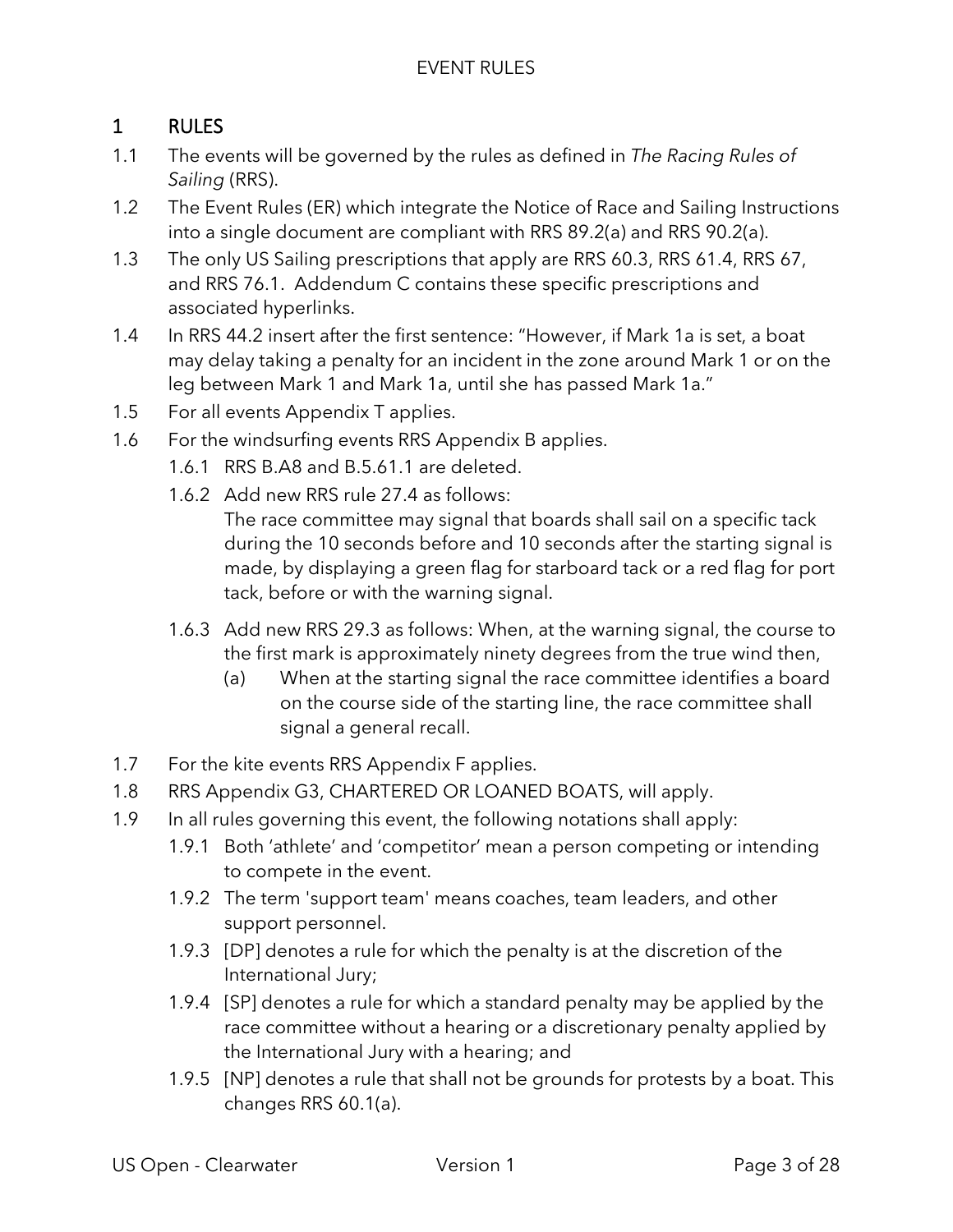- 1.10 For Dinghy and Skiff Events, RRS Appendix P applies as changed by instruction ER 24.1.
- 1.11 [DP] The penalty for a breach of the class rules and RRS 50.1(b) may, at the discretion of the International Jury, be less than a disqualification.
- 1.12 [NP] The infringement of RRS Appendix G, IDENTIFICATION ON SAILS, shall not be grounds for protests by a boat.
- 1.13 If there is a conflict between languages the English text will take precedence.

## 2 CHANGES TO EVENT RULES

- 2.1 Any change to the Event Rules prior to the closing of registration will be a complete replacement of the revised document.
- 2.2 Any change to Event Rules after the closing of registration will be posted before 0900 on the day it will take effect, except that any change to the schedule of races will be posted by 2000 on the day before it will take effect. These changes will be limited to the change(s) only.

## 3 COMMUNICATION WITH COMPETITORS

- 3.1 Notices to competitors will be posted on the online Official Notice Board (ONB) (see page 2 Useful Links).
- 3.2 [DP] While racing, except in an emergency, a boat shall not make voice or data transmissions and shall not receive voice or data communication except when using equipment provided by the Race Committee or Organizing Authority.

## 4 ELIGIBILITY AND ENTRY

4.1 The regatta is opened to the following events:

| Event                  | <b>Class</b>           |
|------------------------|------------------------|
| Men's Dinghy           | ILCA <sub>7</sub>      |
| Women's Dinghy         | ILCA <sub>6</sub>      |
| Men's Windsurfing      | <b>iQFoil</b>          |
| Women's Windsurfing    | <b>iQFoil</b>          |
| Boys' U19 Windsurfing  | <b>iQFoil</b>          |
| Girls' U19 Windsurfing | <b>iQFoil</b>          |
| Men's Kite             | Formula Kite (Foiling) |
| Women's Kite           | Formula Kite (Foiling) |
| Men's Skiff            | 49er                   |
| Women's Skiff          | 49er FX                |
| <b>Mixed Multihull</b> | Nacra 17               |

- 4.2 2023 Pan American Games Qualifier requirements:
	- 4.2.1 Athletes from a minimum of three countries must compete in the relevant event at a Qualifying Regatta for it to be considered valid.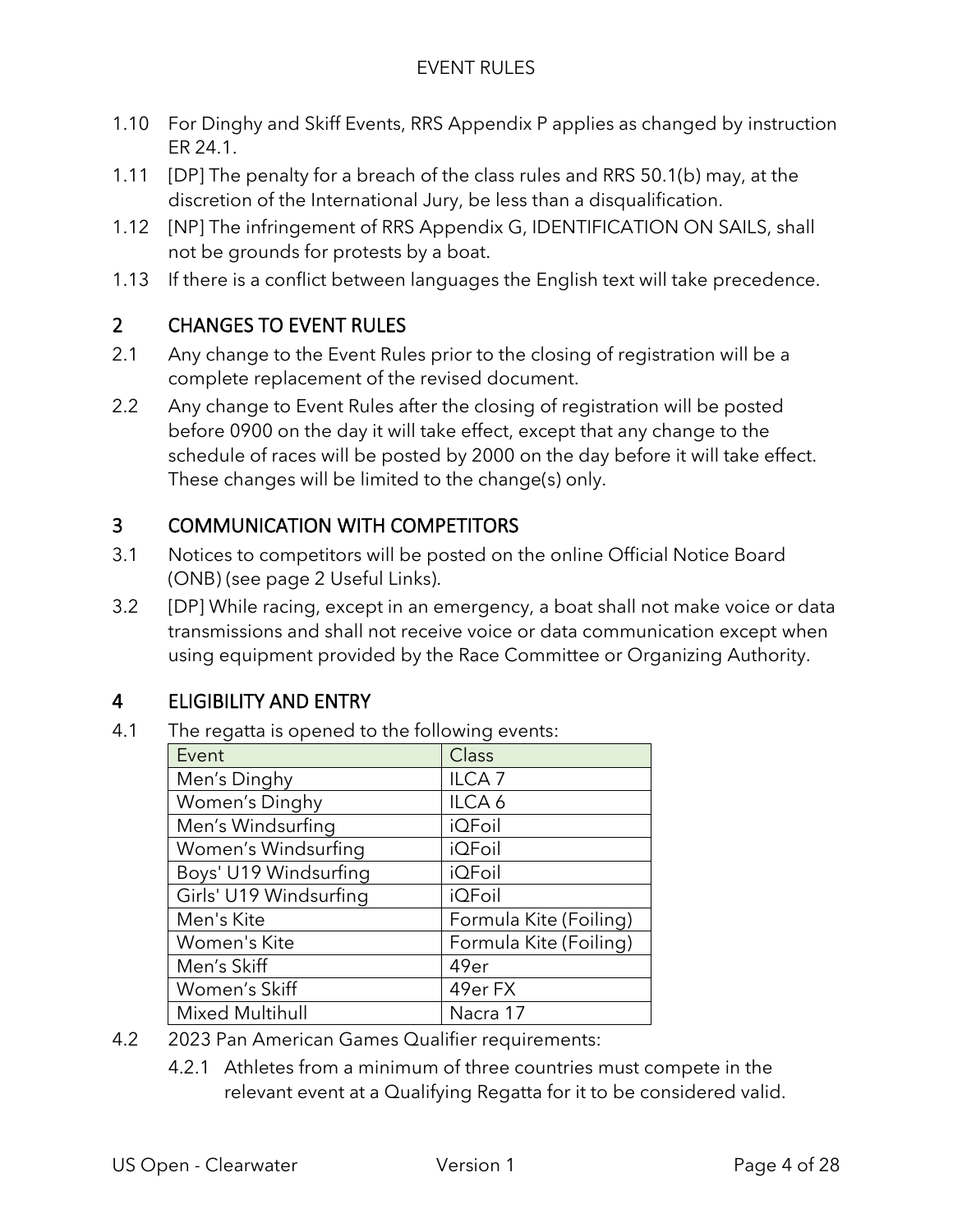- 4.2.2 For purposes of country qualification for the Sailing 2023 Pan American Games, Santiago, Chile (Qualifying System), shall apply (see Panam Sailing website hyperlink on page 2, Useful Links).
- 4.2.3 All events designated as qualifiers for the Pan American Games shall conform with the formats specified for those events in the Section of Maximum Quota Per Event of the Qualifying System.
- 4.2.4 Competitors intending to qualify a country in a SANTIAGO 2023 event designated as MIXED in the Section of Maximum Quota Per Event will be required to compete as MIXED in the Qualifying Event.
- 4.2.5 A competitor may qualify a country for the 2023 Pan American Games only when eligible to represent that country under IOC and Panam Sports and World Sailing rules and shall provide their valid World Sailing ID number to the organizer.
- 4.2.6 Class Rules requiring competitors to be members of the relevant Class Associations shall apply. Membership must be completed prior to arrival and be available for verification at check-in.
- 4.2.7 A competitor intending to qualify for Santiago 2023 must use only Santiago 2023 approved equipment.
- 4.3 Eligible boats may enter by completing the electronic online form (see page 2 Useful Links).
- 4.4 To be considered an entry in an event, a boat shall complete all registration requirements and pay all fees.
- 4.5 The Organizing Authority may cancel an event (see ER 4.1) from racing if a minimum of (2) entries have not been received before January 1, 2023. Competitors of cancelled events will be notified of any cancellation by email and posting on the event website. The entry fees for cancelled classes will be refunded.

## 5 FEES

- 5.1 Entry fee will be **\$500**.
	- 5.1.1 Entries received before midnight December 31, 2022, receive a discounted early entry fee of \$400.
	- 5.1.2 Entries must be completed no later than midnight January 27, 2023.
	- 5.1.3 Support Team vessels (including all coach vessels) must register with the Organizing Authority at Check-In and will be assigned a flag (see ER 9.1 & 9.2). There is a \$50 refundable deposit for each flag.
	- 5.1.4 Late entries will be accepted during Check-In only (see ER 8). There is an additional \$100 late processing fee for all late entries.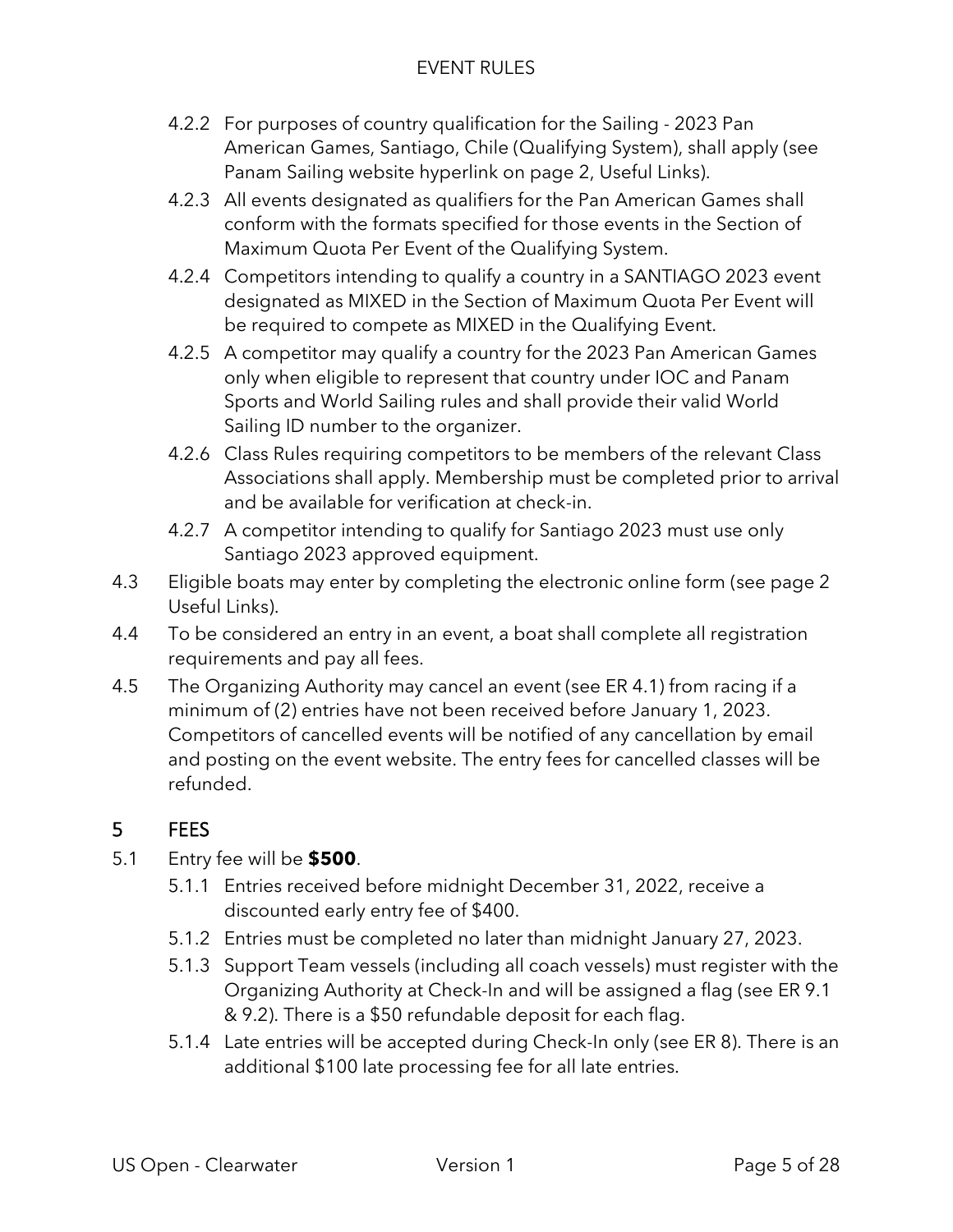## 6 [DP][NP] EVENT ADVERTISING

- 6.1 Competitor advertising will be restricted to World Sailing Regulation 20, Advertising Code.
- 6.2 Boats shall display advertising chosen and supplied by the Organizing Authority. If this rule is broken, World Sailing Regulation 20.9.2(b) applies.
- 6.3 Bibs provided by the Organizing Authority must be worn while racing.
- 6.4 The penalty for breaking ER 6.2 or 6.3 is defined in ER 24.5.

## 7 [DP][NP] MEDIA RIGHTS, CAMERAS AND ELECTRONIC EQUIPMENT

- 7.1 By participating in their event, competitors and their support persons automatically grant to the Organizing Authority and any event sponsors, the right in perpetuity to make, use, and show, from time to time at their discretion, any motion pictures and live, taped or filmed television and other reproductions of them during the period of the event without compensation.
- 7.2 Boats may be required to carry cameras, sound equipment or positioning equipment as specified by the Organizing Authority. Information from such equipment shall not be used by a boat as evidence in a hearing. This changes RRS 63.6.
- 7.3 The equipment provided, once placed on the boat as instructed by the Organizing Authority, shall not be manipulated by the competitor or the support person in any way, except when so required by the Organizing Authority.
- 7.4 Competitors and their support persons may be required for media interviews during the period of the event.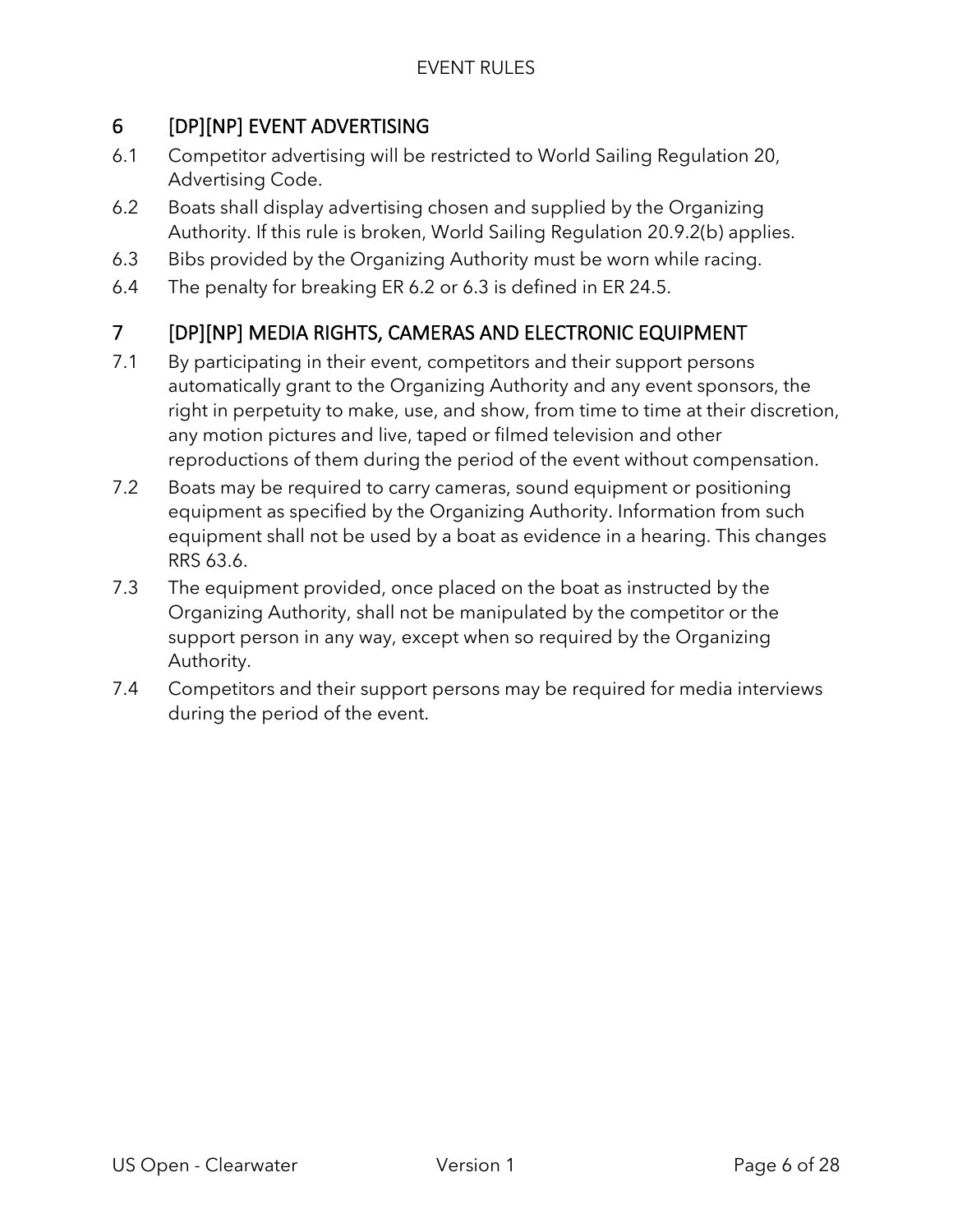#### 8 REGATTA SCHEDULE

| Date                       | Time         | Activity                                  |  |
|----------------------------|--------------|-------------------------------------------|--|
| Sat - 31 Dec 2022          | Midnight     | <b>Early Registration Closes</b>          |  |
| Fri - 27 Jan 2023          | Midnight     | <b>Registration Closes</b>                |  |
| Tue - 31 Jan 2023          | 0900         | <b>CCSC Complimentary Berthing begins</b> |  |
|                            | 2000         | Split Fleet assignment (if applicable)    |  |
| Wed -1 Feb 2023            | 0900-1700    | Competitor/Coach/Support Check-In         |  |
|                            | 0900-1800    | Measurement                               |  |
| Thu - 2 Feb                | 0900         | <b>Coach Meeting CCSC</b>                 |  |
|                            | 0930         | <b>Competitors Meeting CCSC</b>           |  |
| <b>First Day of Racing</b> | After Racing | Regatta Social (Beverages & Snacks)       |  |
| Fri - 3 Feb 2023           | 0900         | <b>Coach Meeting CCSC</b>                 |  |
| Day 2 of Racing            |              |                                           |  |
| Sat - 4 Feb 2023           | 0900         | Coach Meeting CCSC                        |  |
| Day 3 of Racing            | After Racing | Regatta Dinner                            |  |
| Sun - 5 Feb                | 0900         | Coach Meeting CCSC                        |  |
|                            | 1600         | no further Warning                        |  |
| <b>Last Day of Racing</b>  | After Racing | <b>Award Ceremony</b>                     |  |
| Mon - 6 Feb 2023           | 1800         | <b>CCSC Complimentary Berthing ends</b>   |  |

## 9 [NP][DP] SUPPORT TEAMS

- 9.1 Support team vessels shall register at check-in with the organizing authority (see ER 5.1.3).
- 9.2 Support team vessels shall display their assigned flag when in the vicinity of any racing area.
- 9.3 Support team vessels shall stay outside areas where boats are racing from the time of the preparatory signal for the first start until all boats have finished or retired or the race committee signals abandonment.
- 9.4 All support teams shall monitor and respond to VHF radio traffic.
- 9.5 Support team Vessels may be asked by the Race Committee to assist in special situations.
- 9.6 [SP] Support Team Vessel use of ECOS Link (aka Kill Cord). Individuals operating vessels less than 26 feet in length are required to use ECOS links (aka Kill Cords) except when docking, launching and loading on a trailer. Noncompliance will result in exclusion from the racing area for the day without a hearing. Flagrant and/or repeated noncompliance will result in a hearing to consider whether a support person has broken this rule under RRS 60.3(d). This changes RRS 63.1.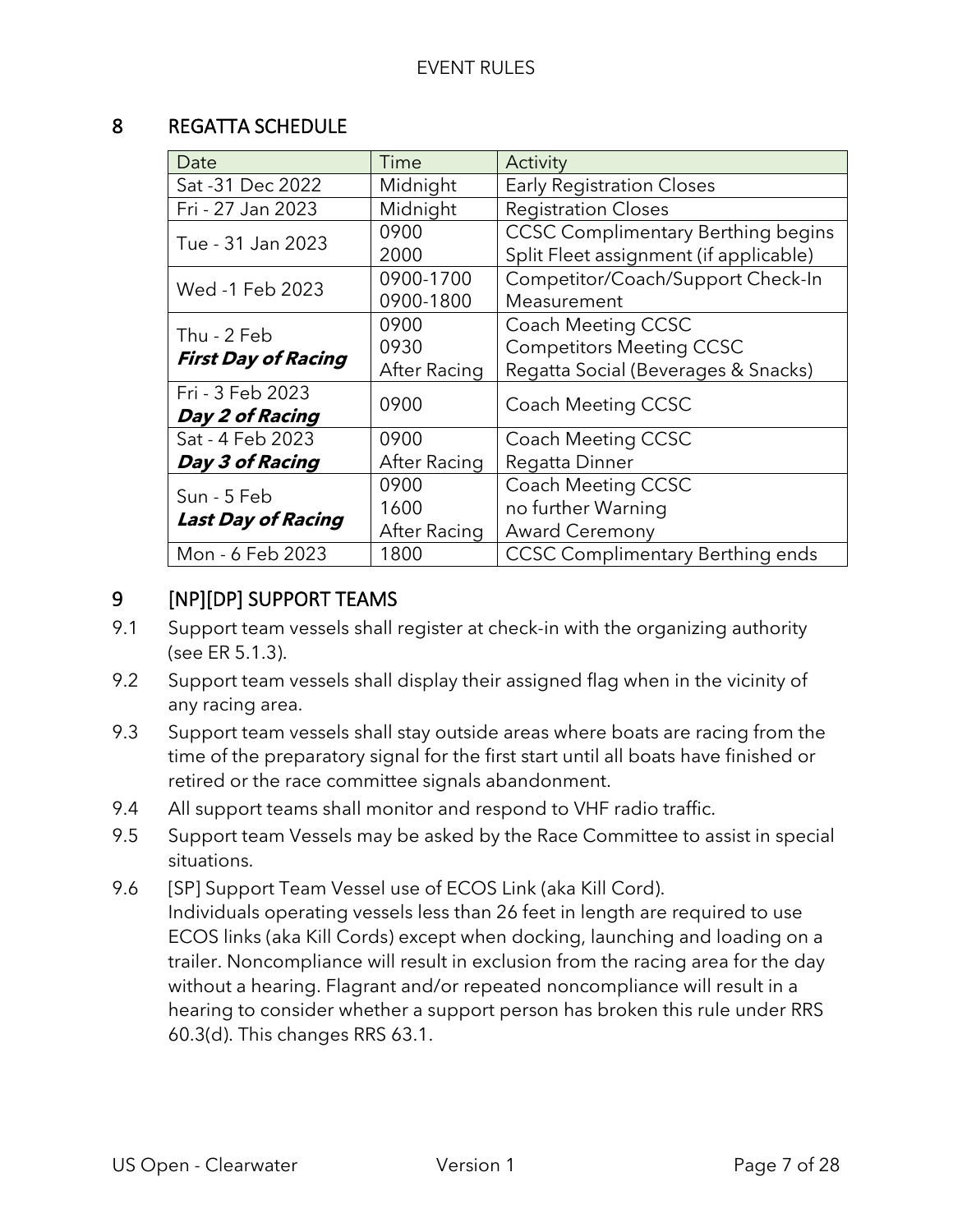## 10 BERTHING

10.1 Complementary berthing for boats at Clearwater Community Sailing Center (CCSC) will be available from 0900 on Tuesday, January 31st until 1800 on Wednesday, February 6. For arrivals before and/or departures after these dates, arrangements for paid storage and launching can be made directly with CCSC:

> URL: https://www.clearwatercommunitysailing.org/ Phone: (727) 517-7776

10.2 [DP] Boats shall be kept in their assigned places at CCSC while they are in the boat park.

#### 11 RISK STATEMENT

Competitors and support team participate in the series entirely at their own risk and they are reminded of the provisions of RRS 3, Decision to Race: 'The responsibility for a boat's decision to participate in a race or to continue to race is hers alone.'

- 11.1 By taking part in the events, each competitor agrees and acknowledges that:
	- 11.1.1 Sailing is a potentially dangerous activity with inherent risks. These risks include strong winds and rough seas, sudden changes in weather, failure of equipment, boat handling errors, poor seamanship by other boats, loss of balance on an unstable platform and fatigue resulting in increased risk of injury. Inherent in the sport of sailing is the risk of permanent, catastrophic injury or death by drowning, trauma, hypothermia or other causes;
	- 11.1.2 They are responsible for the safety of themselves, their crew, their boat and their other property whether afloat or ashore;
	- 11.1.3 They accept responsibility for any injury, damage or loss to the extent caused by their own actions or omissions;
	- 11.1.4 By participating in any race, they are satisfied that their boat is in good order, equipped to sail in the event and they are fit to participate;
	- 11.1.5 The provision of a race management team, patrol vessels, judges and other officials and volunteers by the organizer does not relieve them of their own responsibilities;
	- 11.1.6 The provision of patrol vessel cover is limited to such assistance, particularly in extreme weather conditions, as can be practically provided in the circumstances.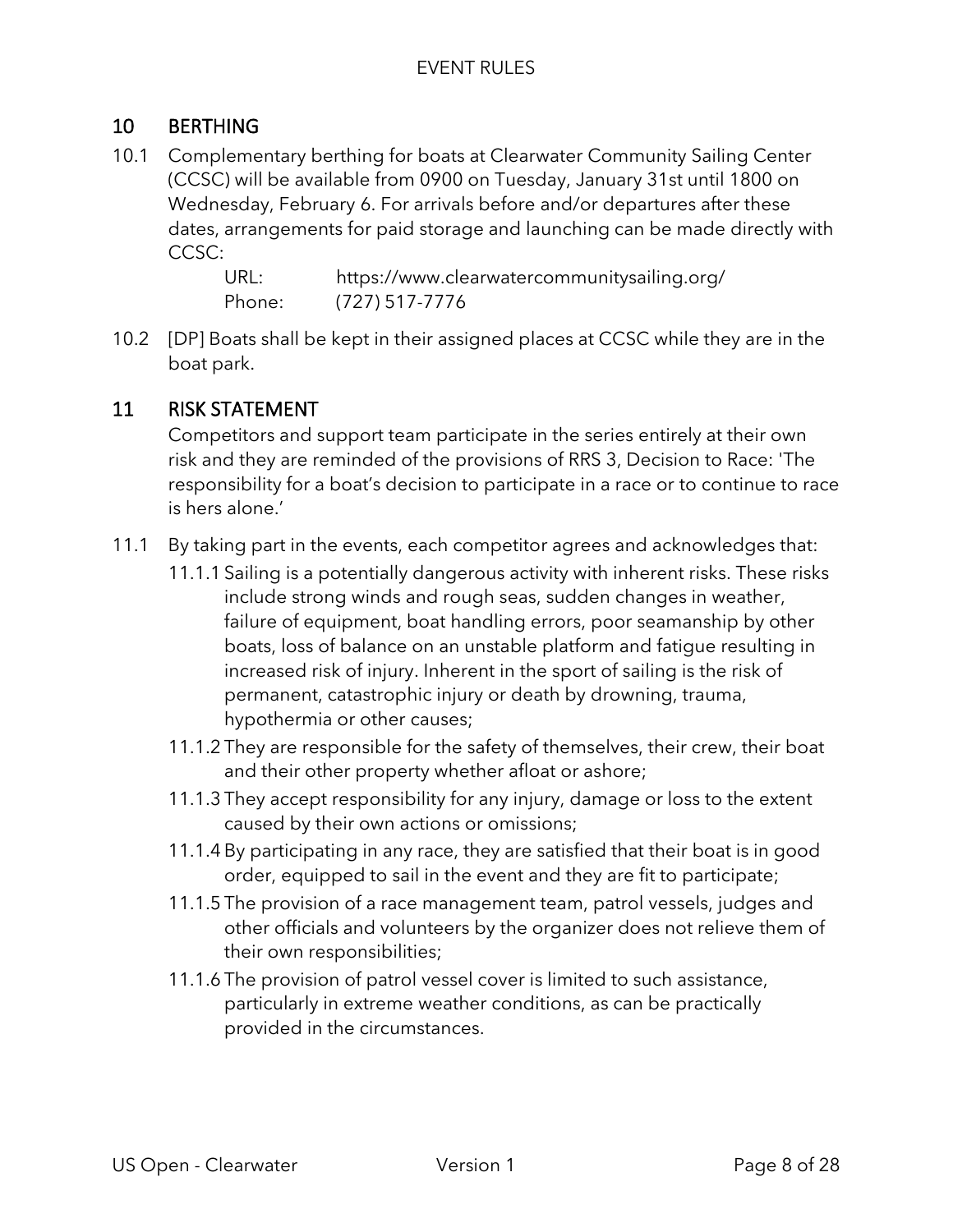## 12 [DP][NP] CODE OF CONDUCT

- 12.1 Competitors and support persons shall comply with any reasonable request from an event official, which includes the Beach Master.
- 12.2 Boats that are on a Course Area or passing through a Course Area to which they are not assigned shall remain clear of the area where boats are racing and any official vessel.

## 13 LIABILITY

- 13.1 The Organizing Authority, owners, affiliates, officers, employees, agents, committee persons and race officials acting in their official capacities do not accept liability for loss of life or property damage, or personal injury or damage caused by or arising out of the event. Competitors take part in the event at the own risk.
- 13.2 The establishment of the Event Rules in no way limits or reduces the complete and unlimited responsibilities of a competitor being solely and entirely responsible for the management of a boat they are sailing.
- 13.3 At-fault occurrences to other boats are the responsibility of the helmsman. Competitors are not covered by any liability insurance provided by the organizing authority and should provide their own coverage for personal goods and liability protection. The organizing authority recommends that competitors consult their own insurance carriers to assure they are covered at this event and regarding additional personal liability insurance coverage.

## 14 [DP][NP] INSURANCE

- 14.1 Each participating boat shall be insured with an adequate and valid third-party liability coverage.
- 14.2 A competitor is recommended to have personal accident and health insurance that covers them while attending the event and while racing.
- 14.3 The Organizing Authority is not responsible for verifying the status or validity of insurance coverage.

#### 15 SIGNALS MADE ASHORE AND AFLOAT

- 15.1 Signals made ashore will be displayed on the flagpole on the end of the North pier at Clearwater Community Sailing Center (CCSC) for all events except Kite and Windsurfing. Kite and Windsurfing signals will be displayed at the Kite Beach.
- 15.2 When flag AP is displayed ashore, '1 minute' is replaced with '45 minutes' in Race Signals AP.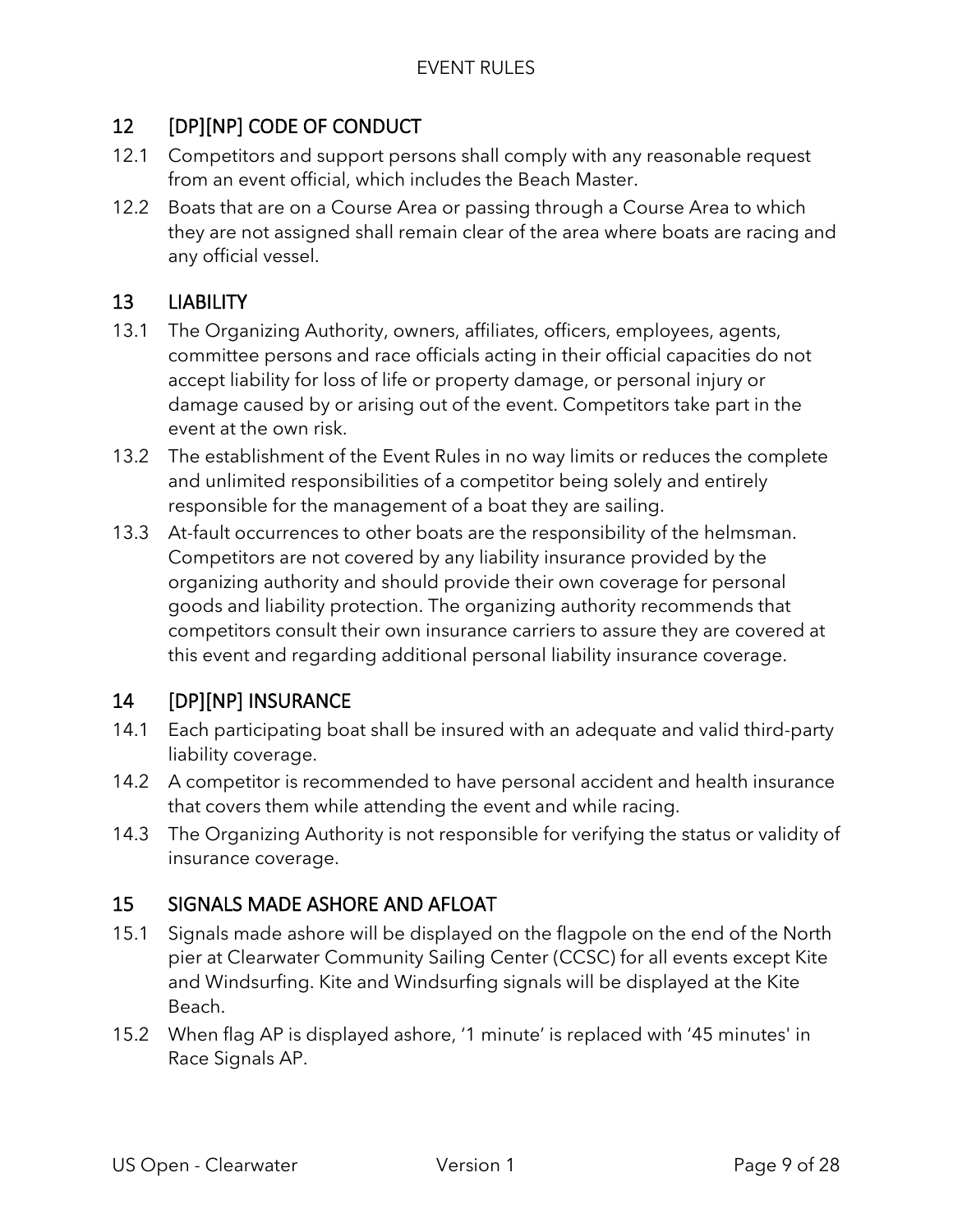- 15.3 For Kite and Windsurfing events, when flag AP is displayed ashore, '1 minute' is replaced with '20 minutes' in Race Signals AP.
- 15.4 For the Windsurfing events, depending on which format will be sailed (Course Racing, Slalom or Marathon) the RC will display the Format flag ashore at least 30 minutes before the Warning Signal. A change of format afloat will be communicated via VHF.

## 16 FORMAT - SPLIT FLEETS

- 16.1 For Windsurfing events, the intention is to sail all three formats (Course Racing, Sprint Slalom, and Marathon) throughout their events on the basis of wind conditions and forecast and it is at the discretion of the race committee. This is not grounds for request for redress. This changes RRS 60.1(b).
- 16.2 Depending on the number of registrations, events may be split into fleets. If so, the following will apply:
- 16.3 Qualifying series:
	- 16.3.1 Boats will sail a qualifying series and will be assigned to either the yellow or blue fleet. Fleets will be as close to equal size as possible, the larger being yellow.
	- 16.3.2 Initial assignments will be made by a seeding committee appointed by the Organizing Authority and will be posted by 2000 Tuesday 31 January 2023, the day before the first day of check-in.
	- 16.3.3 Each boat shall display, while racing, a colored ribbon corresponding to the fleet to which she has been assigned. Yellow and blue ribbons will be distributed during check-in to classes that may be split and will include instructions for placement of the ribbons.
	- 16.3.4 The qualifying series will last two (2) days and consist of a minimum of five (5) races. If at the end of two days five races have not been completed by all fleets, the qualifying series will be extended for a third day.
	- 16.3.5 During the qualifying series at the end of day one, if more than one (1) race is completed, boats will be reassigned to fleets based on series scores to date. Reassignments will be made as follows: Rank in Series Fleet Assignment 1st yellow, 2nd blue, 3rd yellow, 4th blue, and so forth.
	- 16.3.6 If both fleets for a split class have not completed the same number of races, the series scores for assignments will be calculated for those races (numbered in order of completion) completed by both fleets. These assignments will be based on the ranking available at 2000 that day, regardless of protest or requests for redress not yet decided.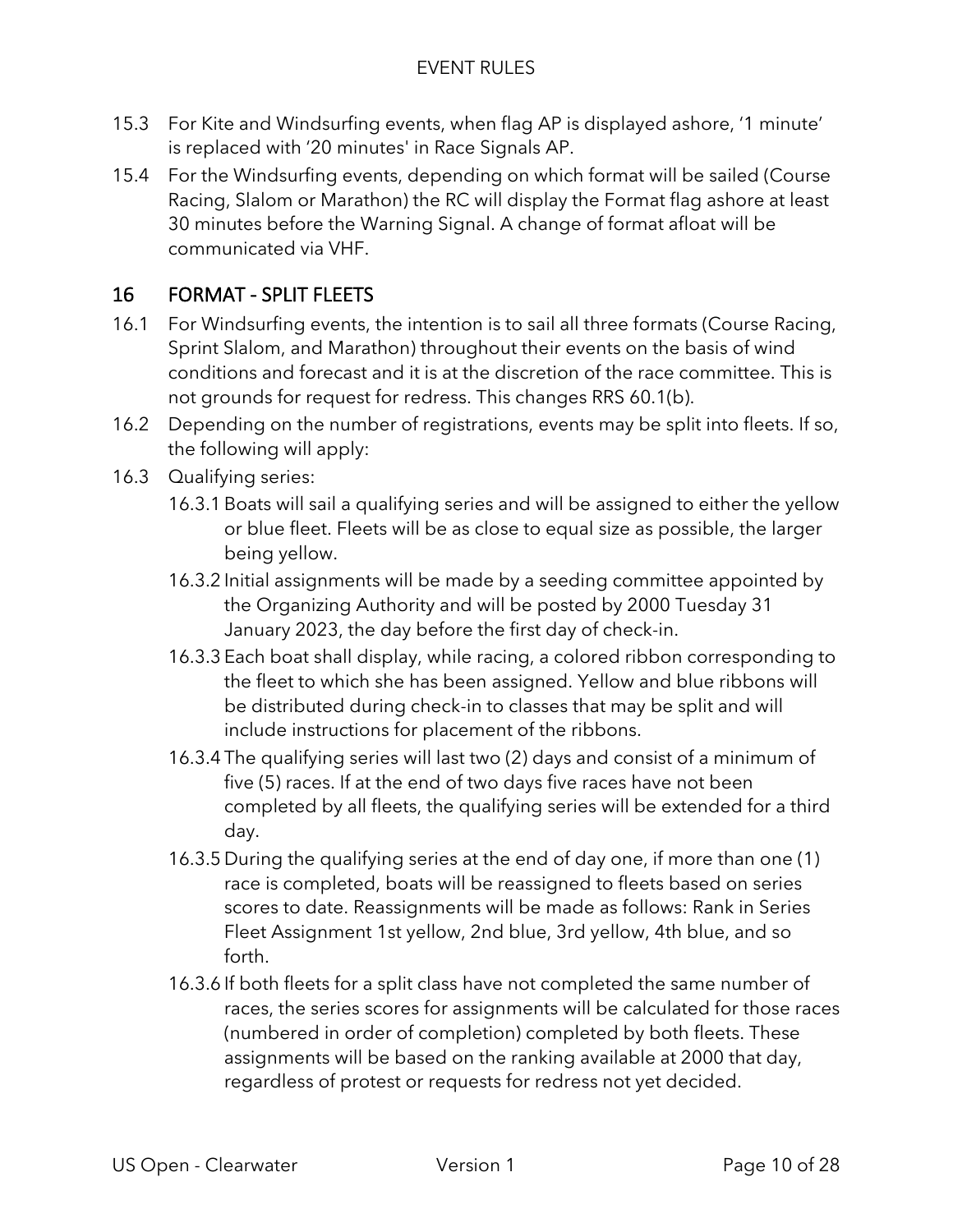- 16.4 Final series:
	- 16.4.1 At the conclusion of the qualifying series, boats will be assigned to Gold or Silver final series fleets based on their series scores to date, including the outcome of all scoring inquiries, requests for redress and protests. The two fleets will be of as nearly equal size as possible and the Silver fleet will not be larger than the Gold fleet. In the event that one fleet has completed fewer races in the qualifying series than the other, the assignment will be calculated using those races (numbered in order of completion) completed by both fleets. Any extra race(s) completed by one fleet to that point are abandoned and will not be re-sailed.
	- 16.4.2 If no final series races are completed a boat's overall ranking shall be her qualifying series score.
- 16.5 Fleet assignments will be at the discretion of the seeding committee, organizing authority and race committee, whose decision will be final and cannot be grounds for a boat to request redress. This changes rule 62.1(a).

## 17 SCHEDULE OF RACES

17.1 The schedule of races will be as follows:

|                | Schedule<br>of<br>Races | Men's Dinghy<br>ILCA <sub>7</sub> | Women's Dinghy<br>$\infty$<br>$\sum_{n=1}^{\infty}$ | Men's Windsurfing<br>IQFoil | Boys' Windsurfing<br>U19 Girls' Windsurfing<br>Women's Windsurfing<br>iQFoil<br>U <sub>19</sub> | Formula Kite<br>Men's Kite | Women's Kite<br>Formula Kite | Men's Skiff<br>49er | Skiff<br>Women's<br>K<br>49er | Mixed Multihull<br>$\overline{1}$<br>Nacra |
|----------------|-------------------------|-----------------------------------|-----------------------------------------------------|-----------------------------|-------------------------------------------------------------------------------------------------|----------------------------|------------------------------|---------------------|-------------------------------|--------------------------------------------|
| <b>THU</b>     | 1st<br>Warning          | 1030                              | 1330                                                | 1100                        | 1230                                                                                            | 1330                       | 1530                         | 1100                | 1110                          | 1400                                       |
| $\overline{2}$ | # Races                 | $\mathfrak{Z}$                    | 3                                                   | 5                           | 5                                                                                               | 4                          | 4                            | 3                   | 3                             | $\mathfrak{Z}$                             |
| <b>FRI</b>     | 1st<br>Warning          | 1330                              | 1030                                                | 1100                        | 1230                                                                                            | 1330                       | 1530                         | 1100                | 1110                          | 1400                                       |
| 3              | # Races                 | 3                                 | 3                                                   | 5                           | 5                                                                                               | 4                          | 4                            | 3                   | 3                             | $\mathfrak{Z}$                             |
| SAT            | 1st<br>Warning          | 1030                              | 1330                                                | 1100                        | 1230                                                                                            | 1330                       | 1530                         | 1100                | 1110                          | 1400                                       |
| 4              | # Races                 | 3                                 | 3                                                   | 5                           | 5                                                                                               | $\overline{4}$             | 4                            | 5                   | 4                             | $\overline{4}$                             |
| <b>SUN</b>     | 1st<br>Warning          | 1330                              | 1030                                                | 1000                        | 1130                                                                                            | 1230                       | 1400                         | 1000                | 1010                          | 1400                                       |
| 5              | # Races                 | $\overline{2}$                    | $\overline{2}$                                      | 3                           | 3                                                                                               | $\overline{2}$             | $\overline{2}$               | $\overline{2}$      | $\overline{2}$                | $\overline{2}$                             |

17.2 The Race Committee may sail one additional race per day, but shall not get more than one race ahead in the series.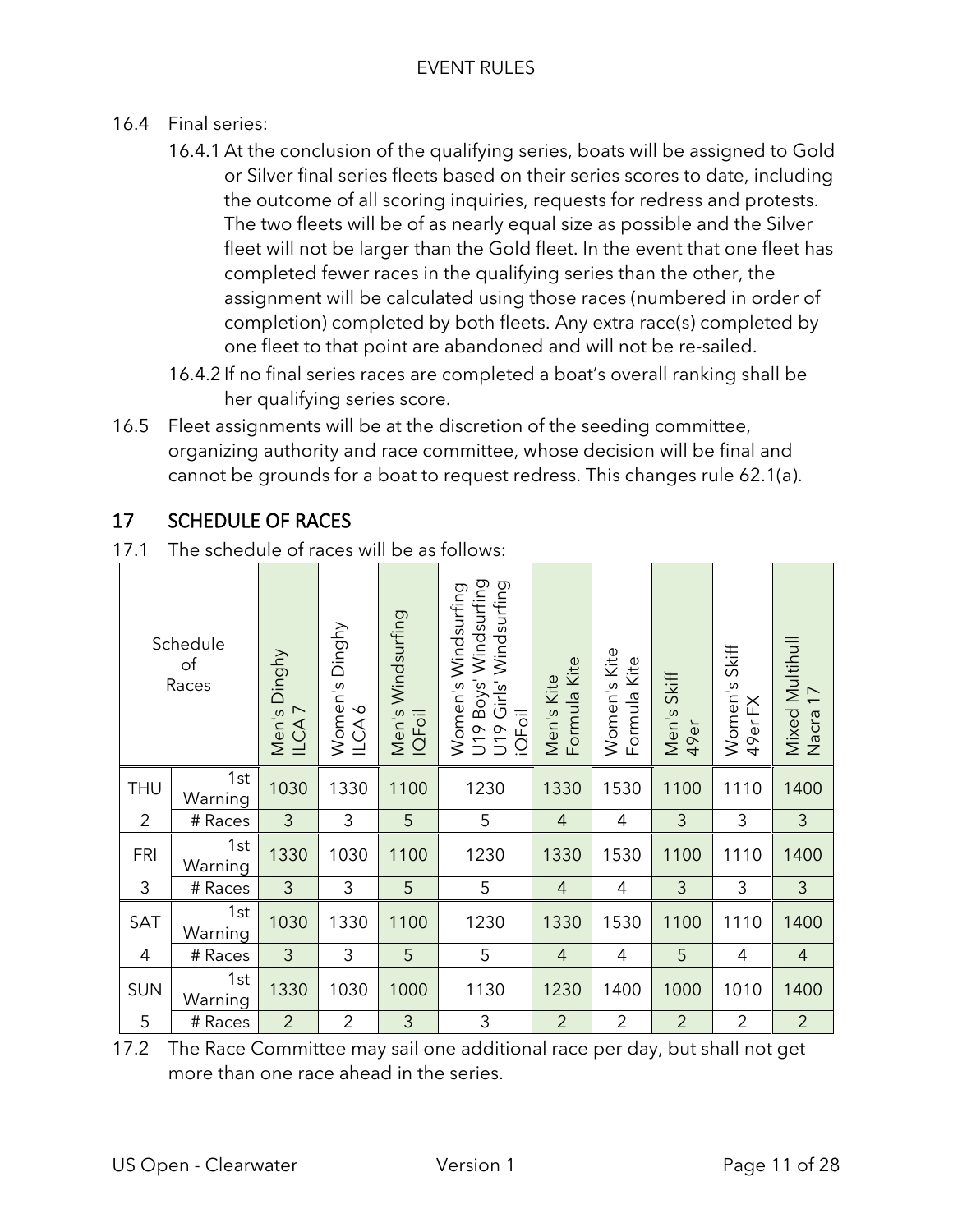- 17.3 To alert boats that a race or sequence of races will begin soon, the orange starting line flag will be displayed with one sound at least five minutes (2 minutes for IQFoil) before a warning signal is made.
- 17.4 On the last scheduled day of racing for each series, no warning signal will be made after 1600.

| 17.5 Maximum Number of Races: |  |
|-------------------------------|--|
|                               |  |

| Event                  |                   | Max # Races |
|------------------------|-------------------|-------------|
| Men's Dinghy           | ILCA <sub>7</sub> | 11          |
| Women's Dinghy         | ILCA <sub>6</sub> | 11          |
| Men's Windsurfing      | <b>iQFoil</b>     | 18          |
| Women's Windsurfing    | <b>iQFoil</b>     | 18          |
| U19 Boys' Windsurfing  | <b>iQFoil</b>     | 18          |
| U19 Girls' Windsurfing | 1QFoil            | 18          |
| Men's Kite             | Formula Kite      | 14          |
| Women's Kite           | Formula Kite      | 14          |
| Men's Skiff            | 49er              | 11          |
| Women's Skiff          | 49er FX           | 11          |
| <b>Mixed Multihull</b> | Nacra 17          |             |

## 18 CLASS FLAGS

18.1 Class or fleet flags will be as follows:

| Class               | Class              | Flag                |
|---------------------|--------------------|---------------------|
| ILCA <sub>7</sub>   | White Flag         | with ILCA Logo      |
| ILCA <sub>6</sub>   | <b>Green Flag</b>  | with ILCA Logo      |
| <b>IQFoil Men</b>   | <b>Yellow Flag</b> | with iQFoil Logo    |
| <b>IQFoil Women</b> |                    |                     |
| iQFoil U19 Boys'    | Pink Flag          | with iQFoil Logo    |
| iQFoil U19 Girls'   |                    |                     |
| Formula Kite Men    | White Flag         | with IKA Insignia   |
| Formula Kite Women  | <b>Blue Flag</b>   | with IKA Insignia   |
| 49er                | White Flag         | with the class logo |
| 49er FX             | White Flag         | with the letters FX |
| Nacra 17            | <b>Blue Flag</b>   | with Nacra 17 Logo  |

## 19 REGATTA VENUE AND EVENT COURSE AREA ASSIGNMENTS

- 19.1 The regatta venue will be hosted at the Clearwater Community Sailing Center, which is located at: 1001 Gulf Boulevard, Clearwater, Florida 33767, Phone: (727) 517-7776
- 19.2 Addendum A shows the location of the race areas.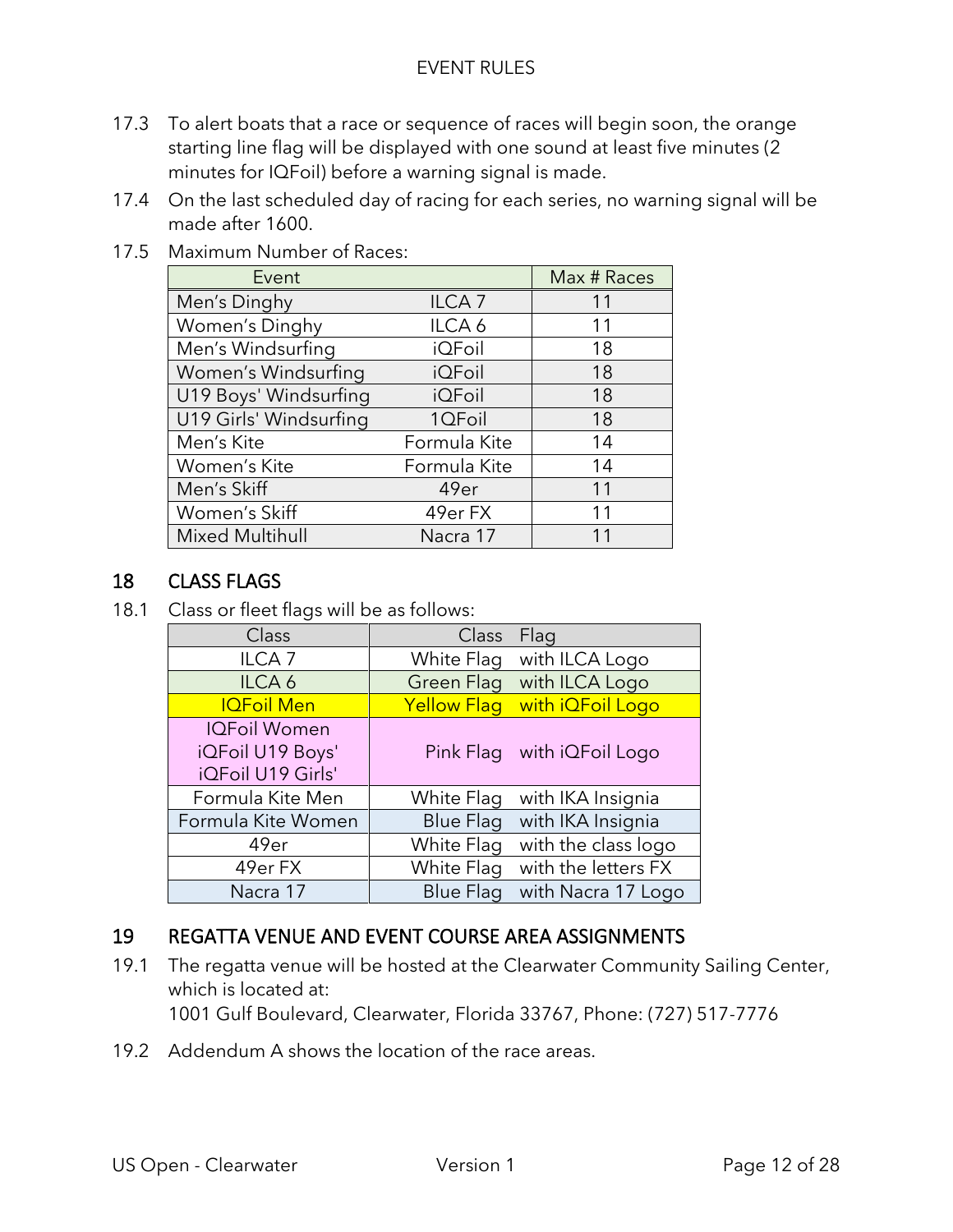| Event                  |                   | <b>VHF</b> | Course |
|------------------------|-------------------|------------|--------|
| Men's Dinghy           | ILCA <sub>7</sub> | 72         | С      |
| Women's Dinghy         | ILCA <sub>6</sub> | 72         | C      |
| Men's Windsurfing      | <b>iQFoil</b>     | 71         | E.     |
| Women's Windsurfing    | <b>iQFoil</b>     | 71         | E      |
| U19 Boys' Windsurfing  | <b>iQFoil</b>     | 71         | E      |
| U19 Girls' Windsurfing | <b>iQFoil</b>     | 71         | E      |
| Men's Kite             | Formula Kite      | 71         | E      |
| Women's Kite           | Formula Kite      | 71         | E      |
| Men's Skiff            | 49er              | 68         | B      |
| Women's Skiff          | 49er FX           | 68         | B      |
| <b>Mixed Multihull</b> | Nacra 17          | 68         |        |

19.3 Course and VHF Assignments:

19.4 Any changes to course assignments will be posted on the Official Notice Board each day. VHF channel assignments will not change for each event.

## 20 COURSES AND MARKS

- 20.1 Addendum B shows the courses, the order in which marks are to be passed, and the side on which each mark is to be left.
- 20.2 Mark colors and physical appearance will be posted on the Official Notice Board no later than 2000 on the day before they take effect.

20.2.1 A Start and/or Finish mark may be substituted for the Pin end vessel.

- 20.3 To change the next leg of the course, the Race Committee will:
	- (a) lay a new mark,
	- (b) move the finishing line, or
	- (c) move the leeward gate.

When a new mark is laid, the original mark will be removed as soon as practicable. When in a subsequent change a new mark is replaced, it will be replaced by an original mark.

- 20.4 The race committee may, without signal, move a mark to change the direction up to 10 degrees or the length up to 10% of the previous length, provided that no boat is sailing to the mark.
- 20.5 If a gate mark is missing, the remaining mark shall be rounded to port.

#### 21 THE START

- 21.1 The starting line will be between a staff displaying an orange flag on the signal vessel at the starboard end and either
	- (a) the course side of the port-end starting mark, or
	- (b) a staff displaying an orange flag on a race committee pin end vessel.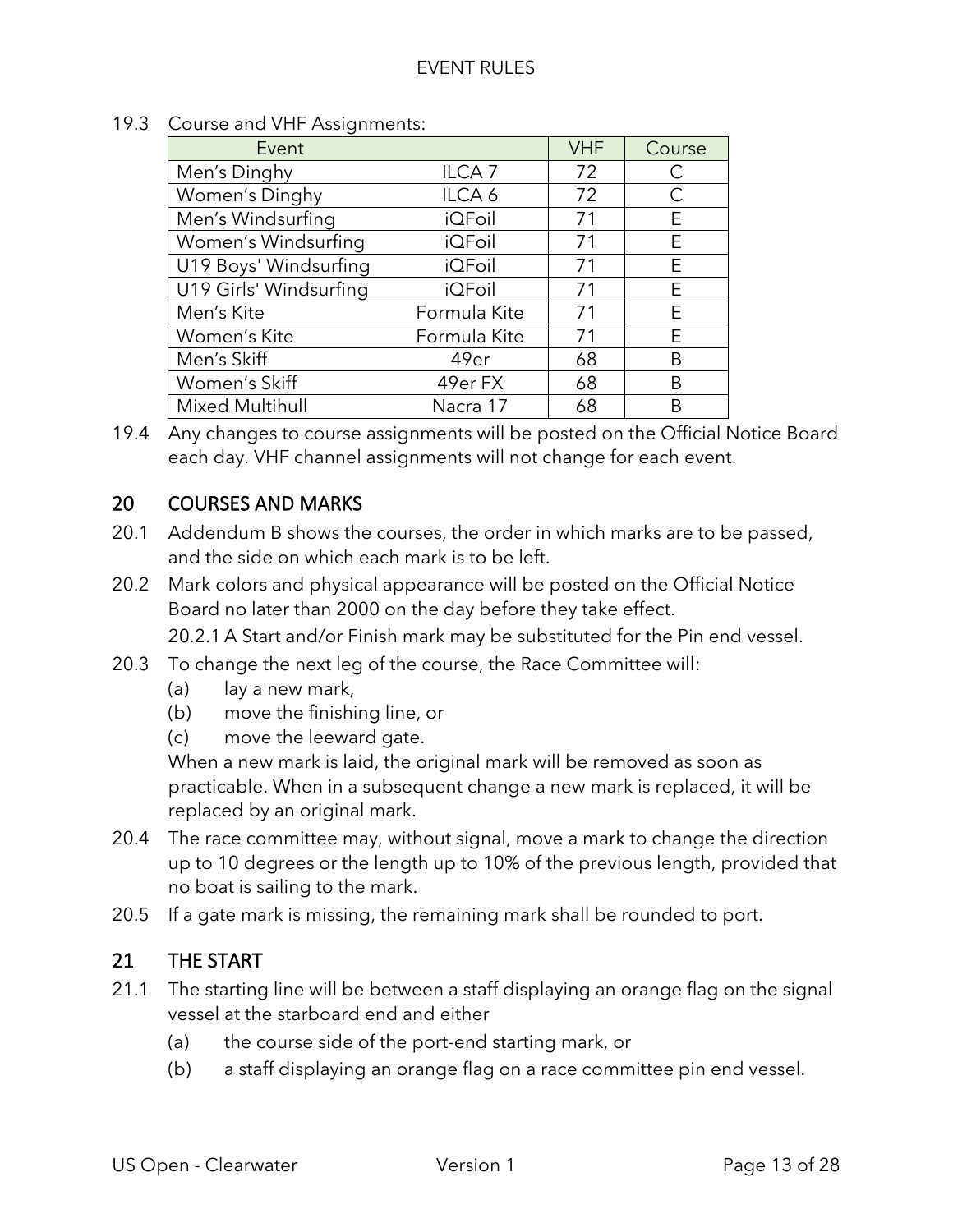- 21.2 [DP][NP] Boats whose warning signal has not been made shall avoid the starting area during the starting sequence for other races and shall stay 50 meters away from boats that are starting or maneuvering around the starting area to prepare for the start.
	- 21.2.1 For Windsurfing and Kite events ER 21.2 is changed to from 50 meters to 150 meters.
- 21.3 Starting Races
	- 21.3.1 Men's Windsurfing iQFoil, Women's Windsurfing iQFoil, U19 Boys' Windsurfing - iQFoil, U19 Girls' Windsurfing-iQFoil, Men's Kite – Formula Kite, and Women's Kite – Formula Kite events only, races shall be started by using the following signals. Times shall be taken from the visual signals; the absence of a sound signal shall be disregarded.

| Minutes before<br><b>Starting Signal</b> | <b>Visual Signal</b> |      | Sound<br>Signal | Means       |
|------------------------------------------|----------------------|------|-----------------|-------------|
|                                          | Class Flag           | up   | one             | Warning     |
|                                          | Preparatory Flag     | up   | one             | Preparatory |
|                                          | Preparatory Flag     | down | one long        | One Minute  |
|                                          | Class Flag           | down | one             | Start       |

- 21.3.1.1 A windsurfer that does not start within 3 minutes (1 minute for reaching starts), or a kiteboarder that does not start within 1 minute after their starting signal will be scored Did Not Start (DNS) without a hearing. This changes RRS A5.1 and A5.2.
- 21.3.2 Races will be started using RRS 26 for the Men's Dinghy (ILCA 7), Women's Dinghy (ILCA 6), Men's Skiff (49er), Women's Skiff (49erFX), and Mixed Multihull (Nacra 17) classes.
	- 21.3.2.1 A boat that does not start within 5 minutes after her starting signal will be scored Did Not Start (DNS) without a hearing. This changes RRS A5.1 and A5.2.

## 22 THE FINISH

- 22.1 The finishing line will be between a staff displaying a blue flag on the signal vessel at the starboard end and either
	- (a) the course side of the port-end finishing mark, or
	- (b) a staff displaying a blue flag on a race committee pin end vessel.
- 22.2 [DP] When boats are finishing, boats that have finished shall avoid the finishing area, keeping well clear of all boats racing, and shall not interfere with a boat that has not finished.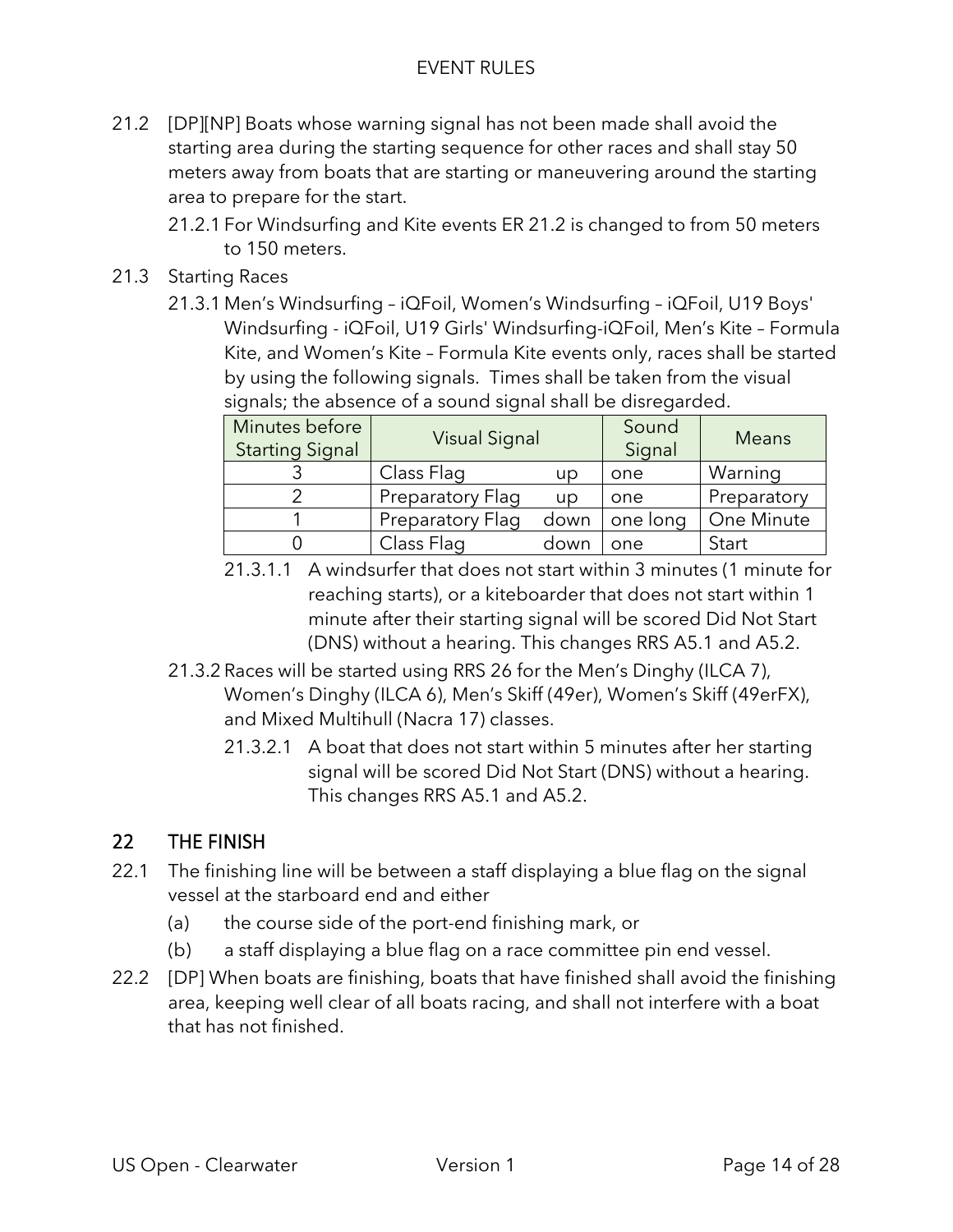## 23 TIME LIMITS AND TARGET TIMES

23.1 The Mark 1 Time Limit, Race Time Limit (see RRS 35), the Finishing Window and the race target times, in minutes, are shown in the table below:

| Event<br>class                                                                   | <b>Target</b><br>Time              | Mark 1<br>Time<br>Limit | <b>Race Time</b><br>Limit                   | Finishing<br>Window                |
|----------------------------------------------------------------------------------|------------------------------------|-------------------------|---------------------------------------------|------------------------------------|
| Men's Dinghy<br>ILCA <sub>7</sub>                                                | 45-50                              | 20                      | 90                                          | 20                                 |
| Women's Dinghy<br>ILCA 6                                                         | 45-50                              | 20                      | 90                                          | 20                                 |
| Men's Windsurfing<br><b>IQFoil</b>                                               | CR: 15<br>Slalom: 3<br>Marathon:60 | N/A                     | CR: 25<br>Slalom: 6<br>Marathon: 100        | 10                                 |
| Women's Windsurfing<br>U19 Boys' Windsurfing<br>U19 Girls' Windsurfing<br>IQFoil | CR: 15<br>Slalom: 3<br>Marathon:60 | N/A                     | <b>CR: 25</b><br>Slalom: 6<br>Marathon: 100 | CR: 10<br>Slalom: 2<br>Marathon:30 |
| Men's Kite<br>Formula Kite                                                       | 12                                 | 6                       | 24                                          | 6                                  |
| Women's Kite<br>Formula Kite                                                     | 12                                 | 6                       | 24                                          | 6                                  |
| Men's Skiff<br>49er                                                              | 30                                 | 20                      | 50                                          | 15                                 |
| Women's Skiff<br>49er FX                                                         | 30                                 | 20                      | 50                                          | 15                                 |
| <b>Mixed Multihull</b><br>Nacra 17                                               | 30                                 | 20                      | 50                                          | 8                                  |

- 23.2 If no boat has passed Mark 1 within the Mark 1 Time Limit the race will be abandoned.
- 23.3 Failure to meet the Target Time will not be grounds for redress. This changes RRS 62.1(a).
- 23.4 For all events, boats failing to finish within the Finishing Window shall be scored Did Not Finish (DNF) without a hearing. This changes RRS 35, A5.1 and A5.2.

#### 24 PENALTY SYSTEM

24.1 Appendix P, Special Procedures for Rule 42, shall apply, with RRS P2.1 to P2.4 deleted and replaced by: "When a boat is penalized under RRS P1.2, her penalty shall be a One-Turn Penalty under RRS 44.2. If she fails to take the penalty she shall be disqualified without a hearing."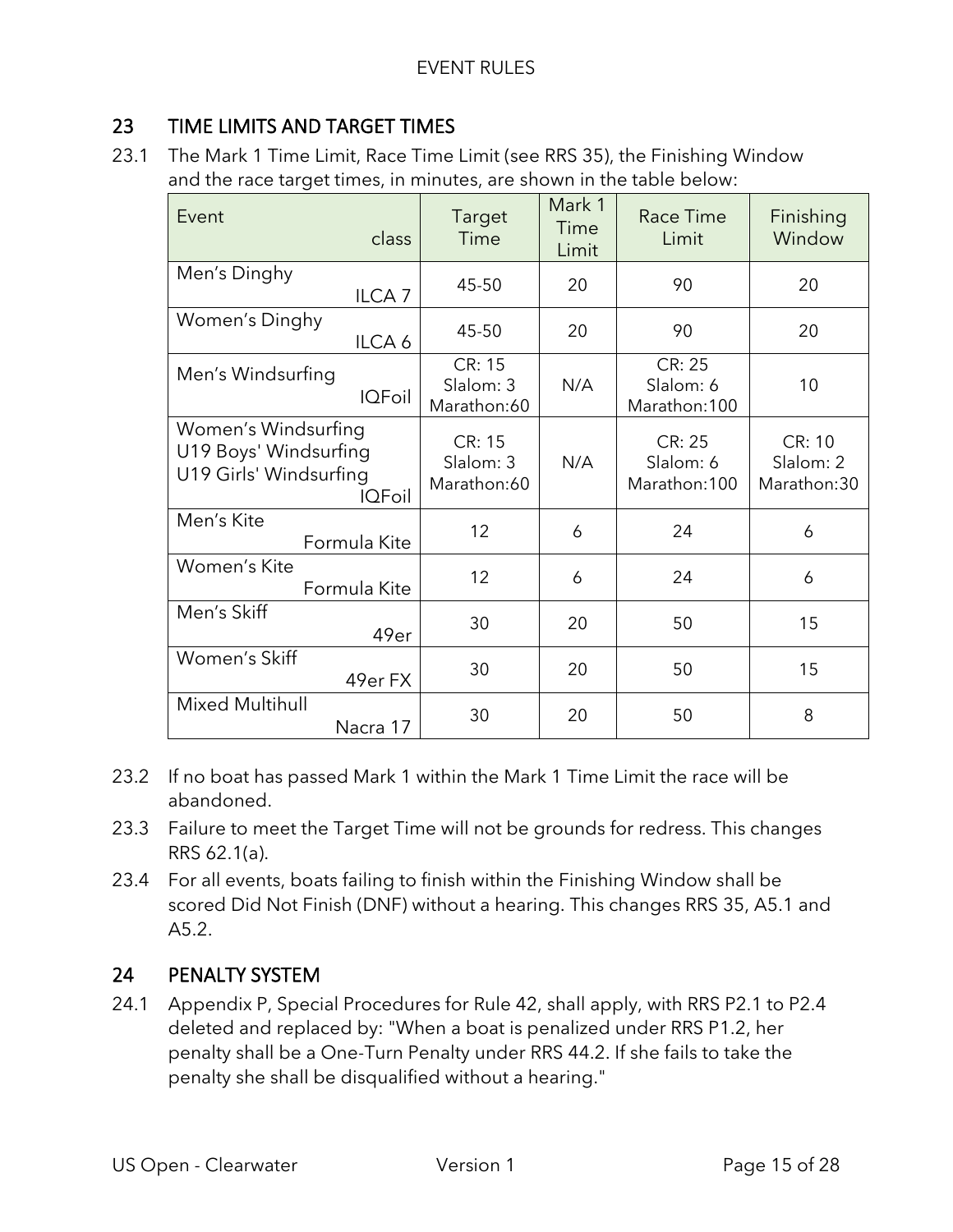- 24.2 For the Skiff and the Mixed Multihulls events RRS 44.1 is changed so that the Two-Turns Penalty is replaced by the One-Turn Penalty.
- 24.3 An International Jury will be appointed in accordance with rule RRS 91(b).
- 24.4 The right of appeal from an International Jury decision is denied as provided in RRS 70.5(c).
- 24.5 Penalties for breaches of any rule other than rules of part 2, RRS 31 and rules that specify a penalty are at the discretion of the International Jury. Such penalties will not change the scores of other boats. The jury will follow the guidance provided by the World Sailing Jury Policy Sections C & D.
- 24.6 A boat that has been penalized with a standard penalty can neither be protested for the same incident by another boat nor can another boat request redress for this Race Committee action. This changes RRS 60.1, 63.1 and A5.

## 25 PENALTIES, AND HEARING REQUESTS

- 25.1 For each event, the protest time limit is 60 minutes after the last boat in their event has finished the last race of the day, or the Race Committee signals no more racing today, whichever is later.
- 25.2 Hearing request forms are available online (see page 2 Useful Links).
- 25.3 Protests and requests for redress or reopening shall be submitted online, within the appropriate time limit. If a protest or request is not received by the system and so does not display on the pending hearing list, then it has not been delivered. This changes RRS 61.3 and 63.1.
- 25.4 Notices will be posted no later than 30 minutes after the protest time limit to inform competitors of hearings in which they are parties or named as witnesses.
- 25.5 Notices of protests by the Race Committee, Technical Committee or International Jury will be posted to inform boats under RRS 61.1(b).
- 25.6 A list of boats that have been penalized under Appendix P for breaking RRS 42 will be posted.
- 25.7 Hearings will be held on the 2nd floor of the Clearwater Community Sailing Center.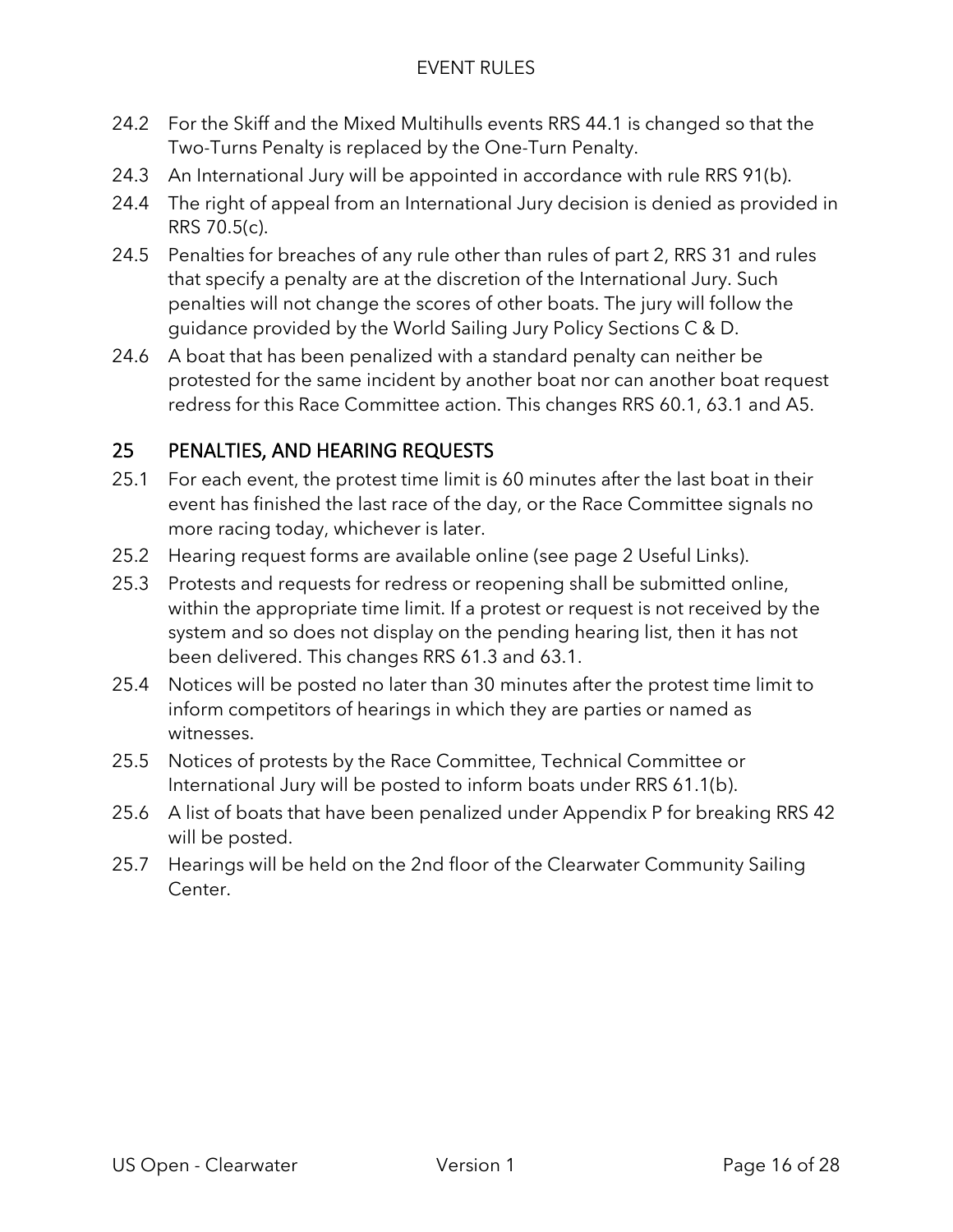## 26 SCORING

- 26.1 Three (3) races are required to be completed for each class to constitute a series.
- 26.2 For all events except Formula Kite (26.3) and Windsurfing (26.4), when fewer than three races have been completed, a boats series score will be the total of her race scores. When three or more races have been completed, a boat's score will be the total of her race scores excluding her worst score. This changes RRS A2.
- 26.3 For Formula Kite and Windsurfing only, *a* boat's score will be the total of her race scores except that when from 4 to 6 races have been completed her worst score will be excluded, when from 7 to 10 races have been completed her two worst scores will be excluded, when 11 races have been completed her three worst scores will be excluded.
- 26.4 For Windsurfing only, a race will be scored as follows:
	- 26.4.1 A Course racing race will be scored as one race in a Series.
	- 26.4.2 A Sprint Slalom Round (each Fleet or Group has sailed one Heat) will be scored as one race in a Series. When the Fleet or Group is divided into the Heats, the boards will be scored as follows: 1, 3, 5, 7, etc.
	- 26.4.3 A Marathon race will be scored as two races. When the fleet is divided in groups, a board's finishing position will be divided by the number of groups in the event and applied to each of these two races.

## 27 [DP] [NP] SAFTEY REGULATIONS

- 27.1 RRS 40.1 will apply.
- 27.2 Formula Kite, IQFoil and Nacra competitors shall wear personal flotation devices / impact vests and helmets in accordance with their class rules at all times while afloat, except briefly while changing or adjusting clothing or personal equipment.
- 27.3 Boats not leaving the harbor for a scheduled race shall promptly notify the Beach Master as soon as practicable.
- 27.4 [SP] Before leaving to race on each scheduled racing day, a competitor from each boat shall personally sign out on the required form.
- 27.5 [SP] Within 30 minutes after returning ashore, but no later than the protest time limit for that event, a competitor from each boat shall personally sign in on the required form.
- 27.6 A boat that retires from racing shall notify the Race Committee before leaving the racing area, or if that is not possible, shall notify the Beach Master as soon as practicable after returning ashore but no later than the protest time limit.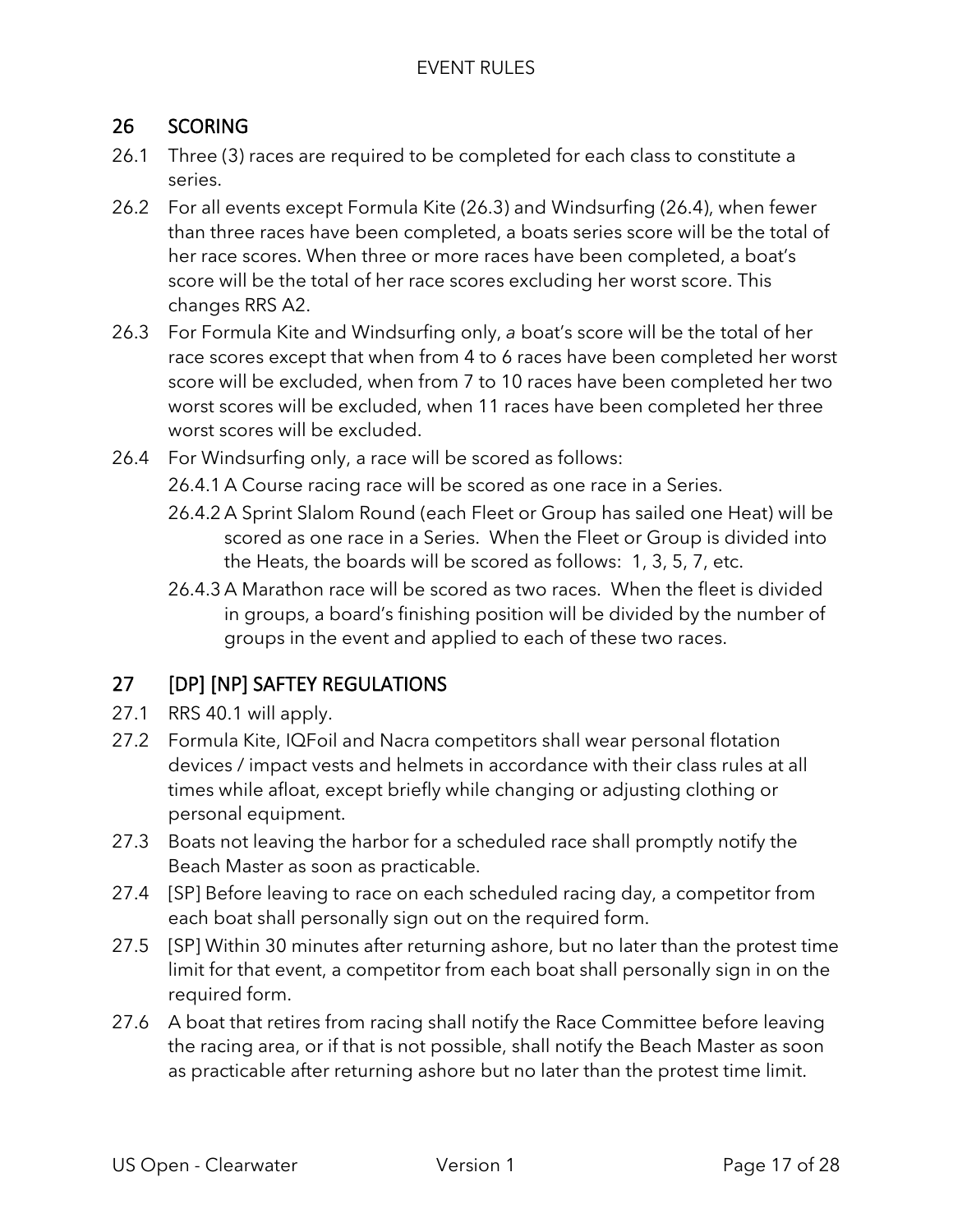27.7 [SP] Flag AP over H displayed ashore means 'Boats shall not leave the harbor. Wait for further instructions.' This adds to Race Signals 'AP over H'.

## 28 [DP][NP] REPLACEMENT OF CREW OR EQUIPMENT

- 28.1 Substitution of competitors will not be allowed.
- 28.2 Substitution of damaged or lost equipment will not be allowed unless approved in writing by the Technical Committee. Requests for substitution shall be made to the Technical Committee at the first reasonable opportunity by submitting a question to the Technical Committee online via the event website (see page 2 Useful Links).
- 28.3 Repairs or replacements may be made on the water before or between races provided that the Race Committee afloat is notified, and approval granted by the committee before the next race. After the end of the day's racing, the substitution is still subject to the approval of the Technical Committee given retrospectively.

## 29 [DP][NP] EQUIPMENT AND MEASUREMENT CHECKS

- 29.1 Each boat shall complete an online Equipment Registration Form and submit it before the close of registration. An additional analogue registration system may be used.
- 29.2 A boat or equipment may be inspected at any time for compliance with the class rules, and/or the event rules.
- 29.3 When instructed by a race official on the water, a boat shall proceed to a designated area for inspection.
- 29.4 In the windsurfing and kite events, only registered equipment shall be used.

## 30 OFFICIAL VESSELS

- 30.1 Official vessels will be identified as follows:
	- 30.1.1 Race committee vessels, including mark boats, will display a blue RC flag.
	- 30.1.2 Judges, Race committee support vessels, patrol vessels, Press, and VIP vessels will display blue flag with white lettering.
- 30.2 Actions by official vessels, drones or helicopters shall not be grounds for requesting redress by a boat. This changes RRS 60.1(b).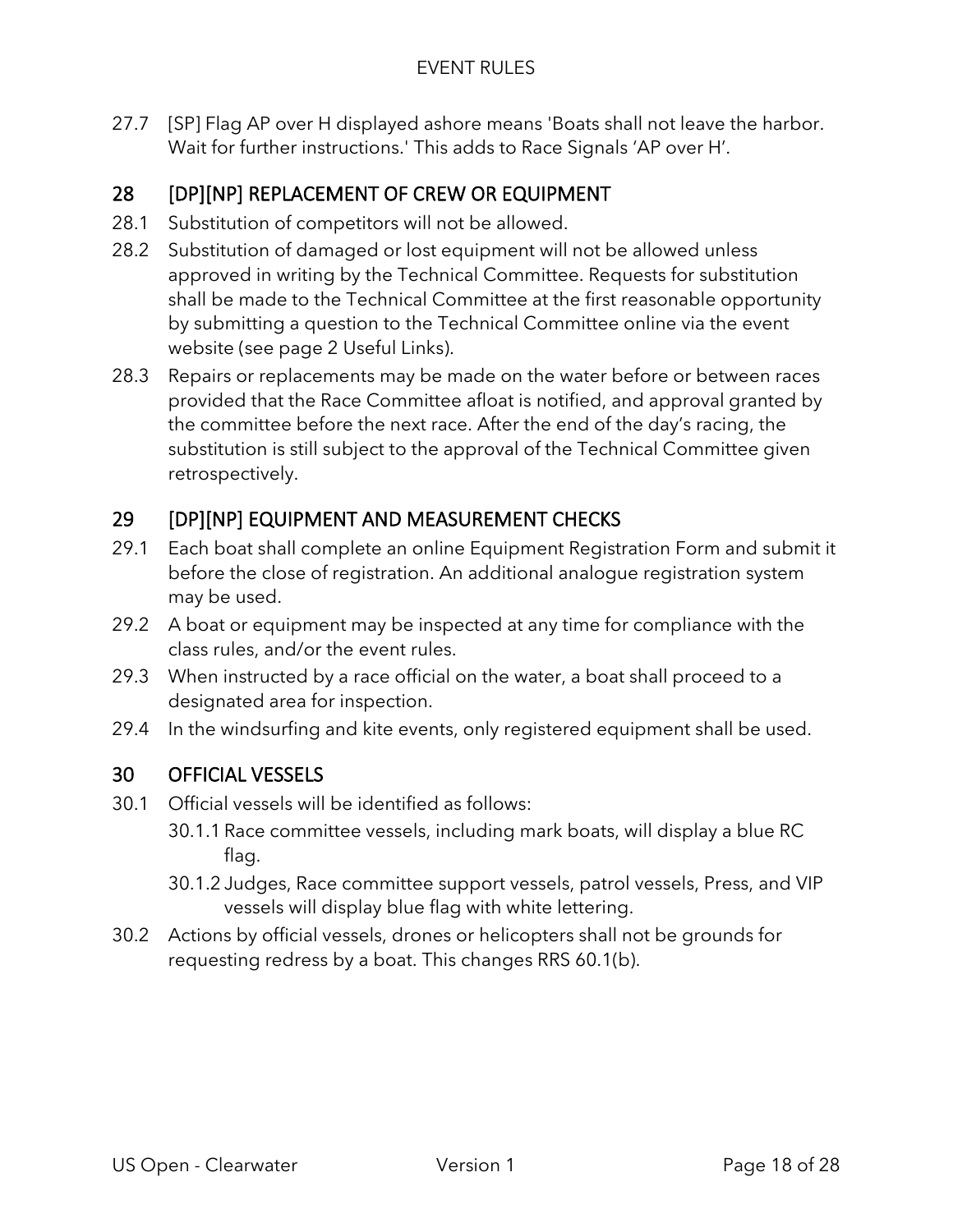## 31 [NP][DP] TRASH DISPOSAL

25.1 Trash may be placed aboard official or support team vessels.

## 32 PRIZES

- 32.1 Prizes will be awarded to the top 3 boats in each class.
- 32.2 Additional prizes may be given at the discretion of the OA.

## 33 FURTHER INFORMATION

33.1 For further information please contact Fairlie Brinkley. Phone: +1 (727) 512-3264

Email: [usopenclearwater@fairliebrinkley.com](mailto:usopenclearwater@fairliebrinkley.com)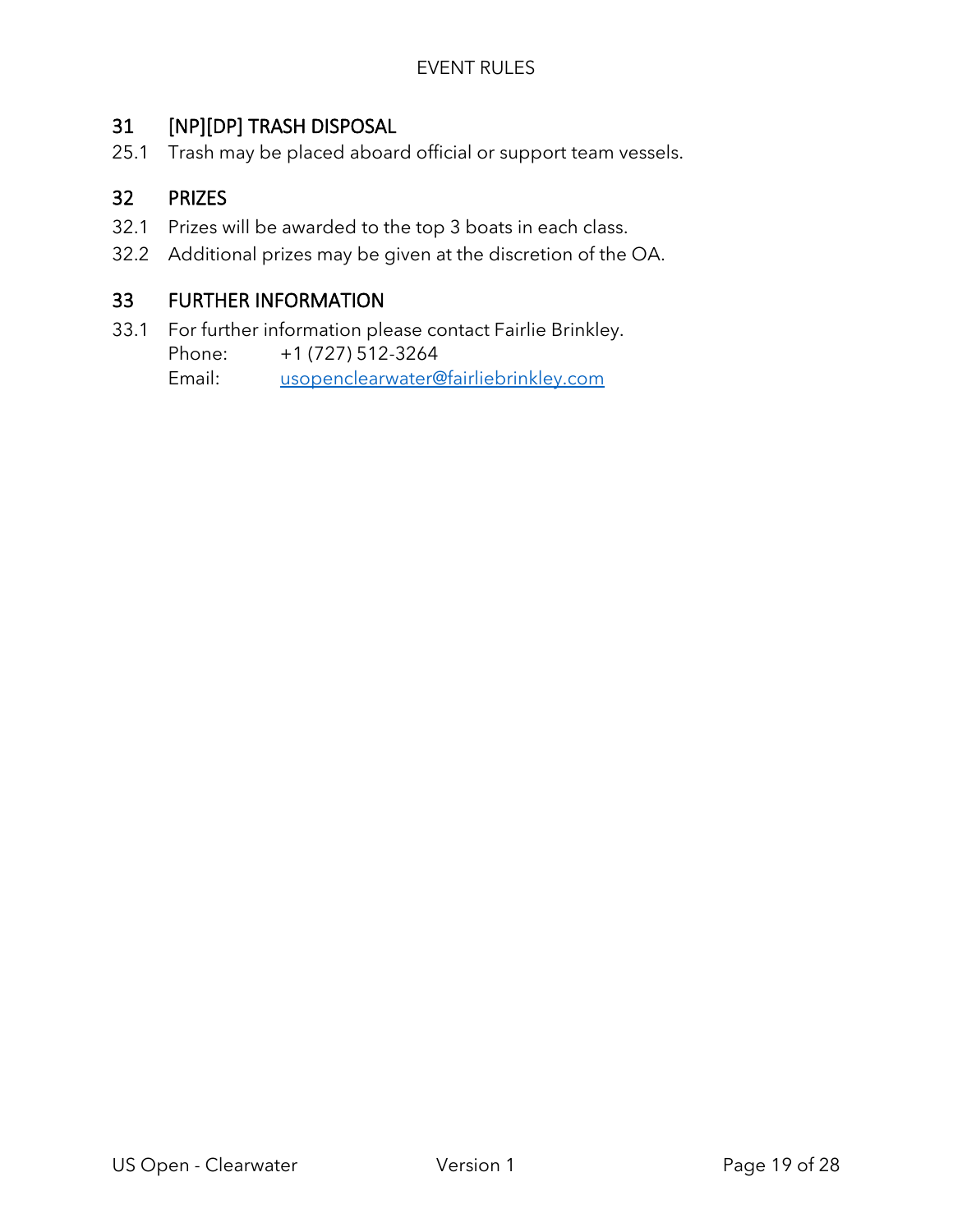## **Addendum A**

## **Course Locations**

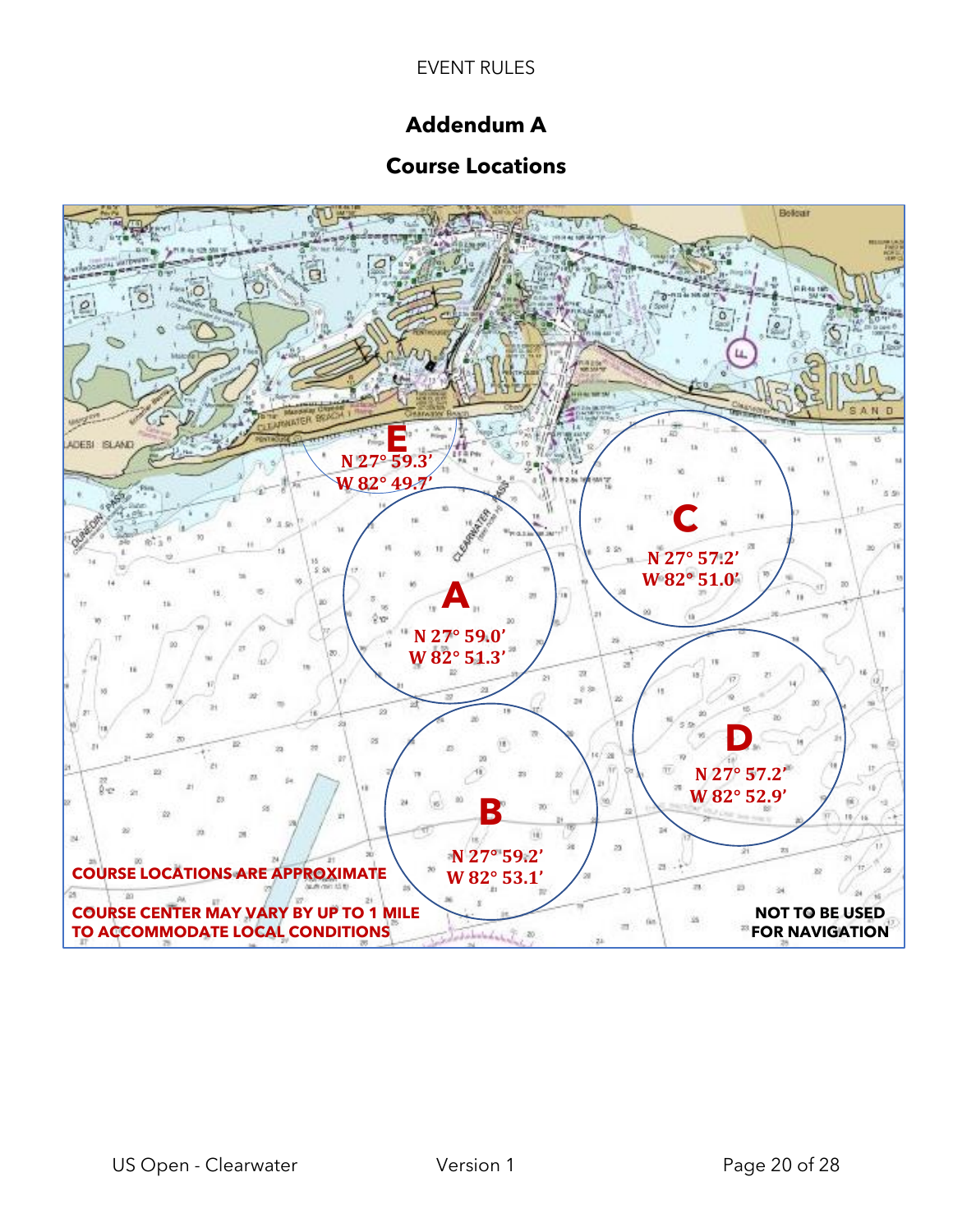## **Addendum B**

## **Course Diagrams**



|                | <b>Course LA</b>                                                    |  |  |
|----------------|---------------------------------------------------------------------|--|--|
| Signal         | <b>Mark Rounding Order</b>                                          |  |  |
| $\overline{A}$ | Start - 1 - 1a - 2S/2P - 1 - 1a - Finish                            |  |  |
| LA3            | Start - 1 - 1a - 2S/2P - 1 - 1a - 2S/2P - 1 - 1a - Finish           |  |  |
| 1 A 4          | Start - 1 - 1a - 2S/2P - 1 - 1a - 2S/2P - 1 - 1a - 2S/2P - 1 - 1a - |  |  |
|                | Finish                                                              |  |  |

|                  | <b>Course LAD</b>                                                   |
|------------------|---------------------------------------------------------------------|
| Signal           | <b>Mark Rounding Order</b>                                          |
| LAD <sub>2</sub> | Start - 1 - 1a - 2S/2P - 1 - 1a - 2P - Finish                       |
| LAD <sub>3</sub> | Start - 1 - 1a - 2S/2P - 1 - 1a - 2S/2P - 1 - 1a - 2P - Finish      |
| LAD4             | Start - 1 - 1a - 2S/2P - 1 - 1a - 2S/2P - 1 - 1a - 2S/2P - 1 - 1a - |
|                  | 2P - Finish                                                         |

|                 | <b>Course WA</b>                                                  |
|-----------------|-------------------------------------------------------------------|
| Signal          | Mark Rounding Order                                               |
| WA <sub>2</sub> | Start - 1 - 1a - 2S/2P - Finish                                   |
| WA3             | Start - 1 - 1a - 2S/2P - 1 - 1a - 2S/2P - Finish                  |
| WA4             | Start - 1 - 1a - 2S/2P - 1 - 1a - 2S/2P - 1 - 1a - 2S/2P - Finish |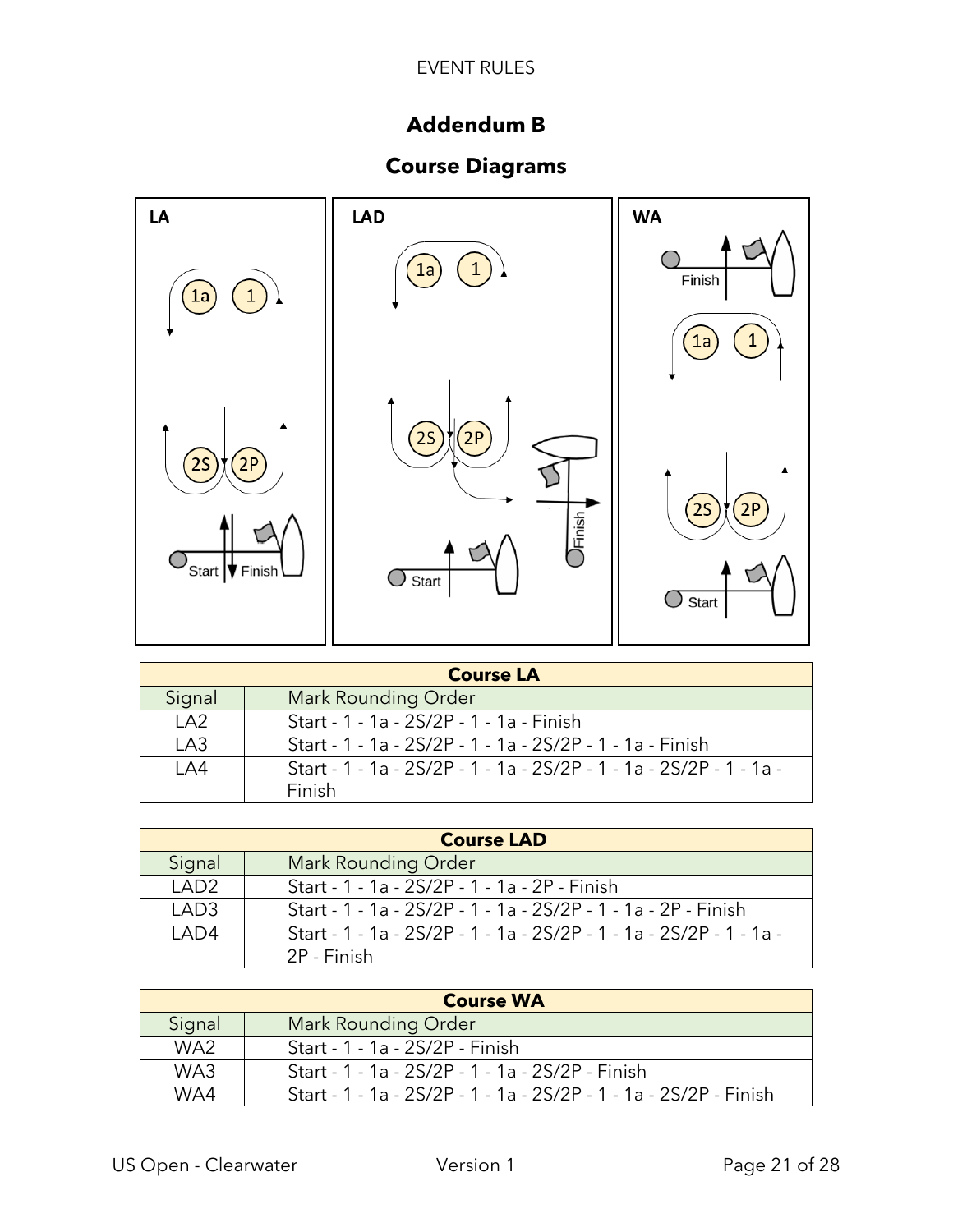

| <b>Course O</b> |                                                                 |
|-----------------|-----------------------------------------------------------------|
| Signal          | <b>Mark Rounding Order</b>                                      |
| O <sub>2</sub>  | Start - 1 - 2 - 3S/3P - 2 - 3P - Finish                         |
| O <sub>3</sub>  | Start - 1 - 2 - 3S/3P - 2 - 3S/3P - 2 - 3P - Finish             |
| O <sub>4</sub>  | Start - 1 - 2 - 3S/3P - 2 - 3S/3P - 2 - 3S/3P - 2 - 3P - Finish |

| <b>Course</b> I |                                                                 |
|-----------------|-----------------------------------------------------------------|
| Signal          | <b>Mark Rounding Order</b>                                      |
|                 | Start - 1 - 4S/4P - 1 - 2 - 3P - Finish                         |
| 13              | Start - 1 - 4S/4P - 1 - 4S/4P - 1 - 2 - 3P - Finish             |
| 14              | Start - 1 - 4S/4P - 1 - 4S/4P - 1 - 4S/4P - 1 - 2 - 3P - Finish |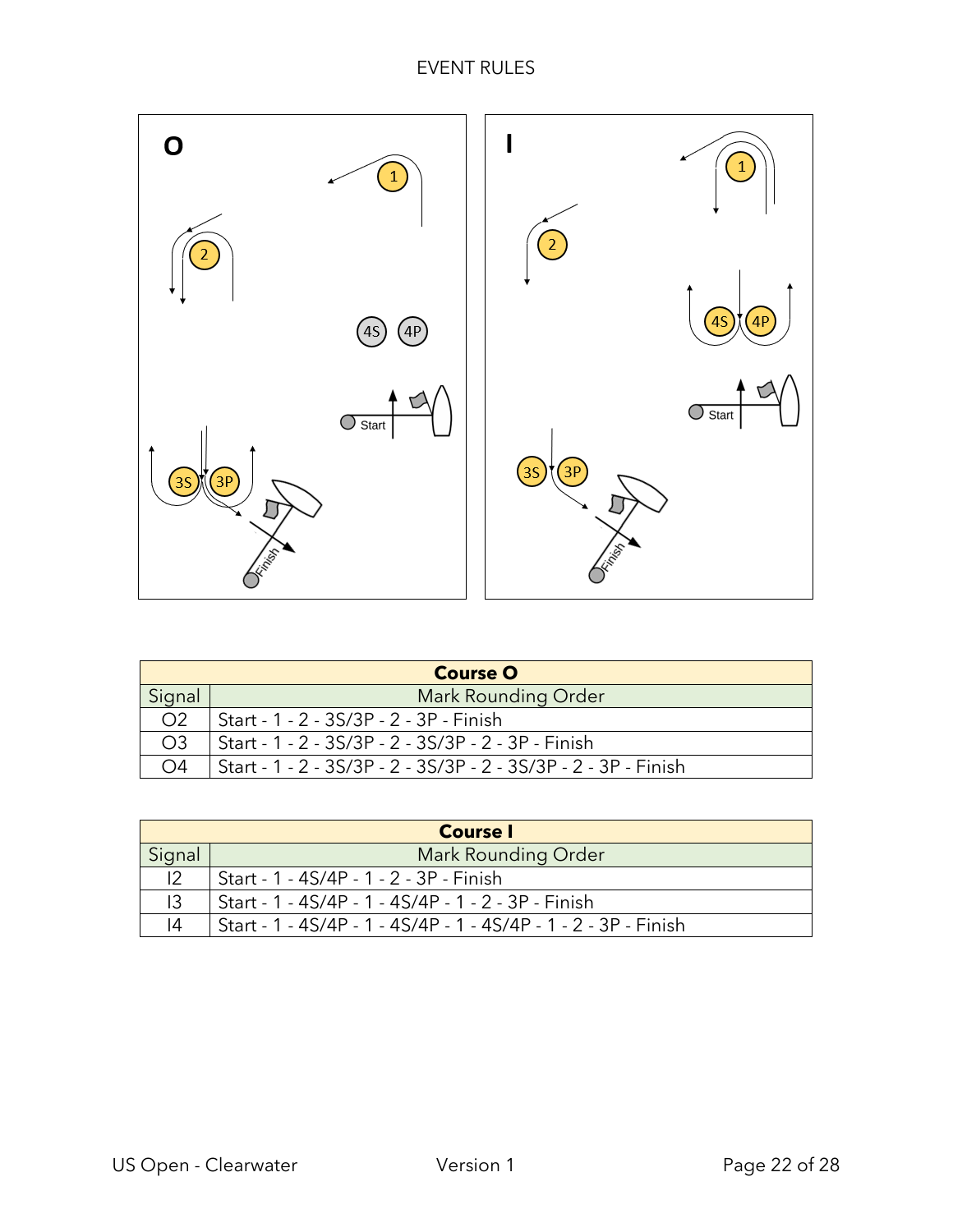

| <b>Course XS</b> |                                                                          |
|------------------|--------------------------------------------------------------------------|
| Signal           | Mark Rounding Order                                                      |
| XS1              | Start - 2p - 1p - 2p - 4s - 5p - Finish                                  |
| XS <sub>2</sub>  | Start - 2p - 1p - 2p - 4s - 2p - 1p - 2p - 4s - 5p - Finish              |
| XS <sub>3</sub>  | Start - 2p - 1p - 2p - 4s - 2p - 1p - 2p - 4s - 2p - 1p - 2p - 4s - 5p - |
|                  | Finish                                                                   |

| <b>Course X</b> |                                                                            |
|-----------------|----------------------------------------------------------------------------|
| Signal          | <b>Mark Rounding Order</b>                                                 |
| X1              | Start - 2p - 1p - 2p - 4s - Finish                                         |
| X <sub>2</sub>  | Start - 2p - 1p - 2p - 4s - 2p - 1p - 2p - 4s - Finish                     |
| X <sub>3</sub>  | Start - 2p - 1p - 2p - 4s - 2p - 1p - 2p - 4s - 2p - 1p - 2p - 4s - Finish |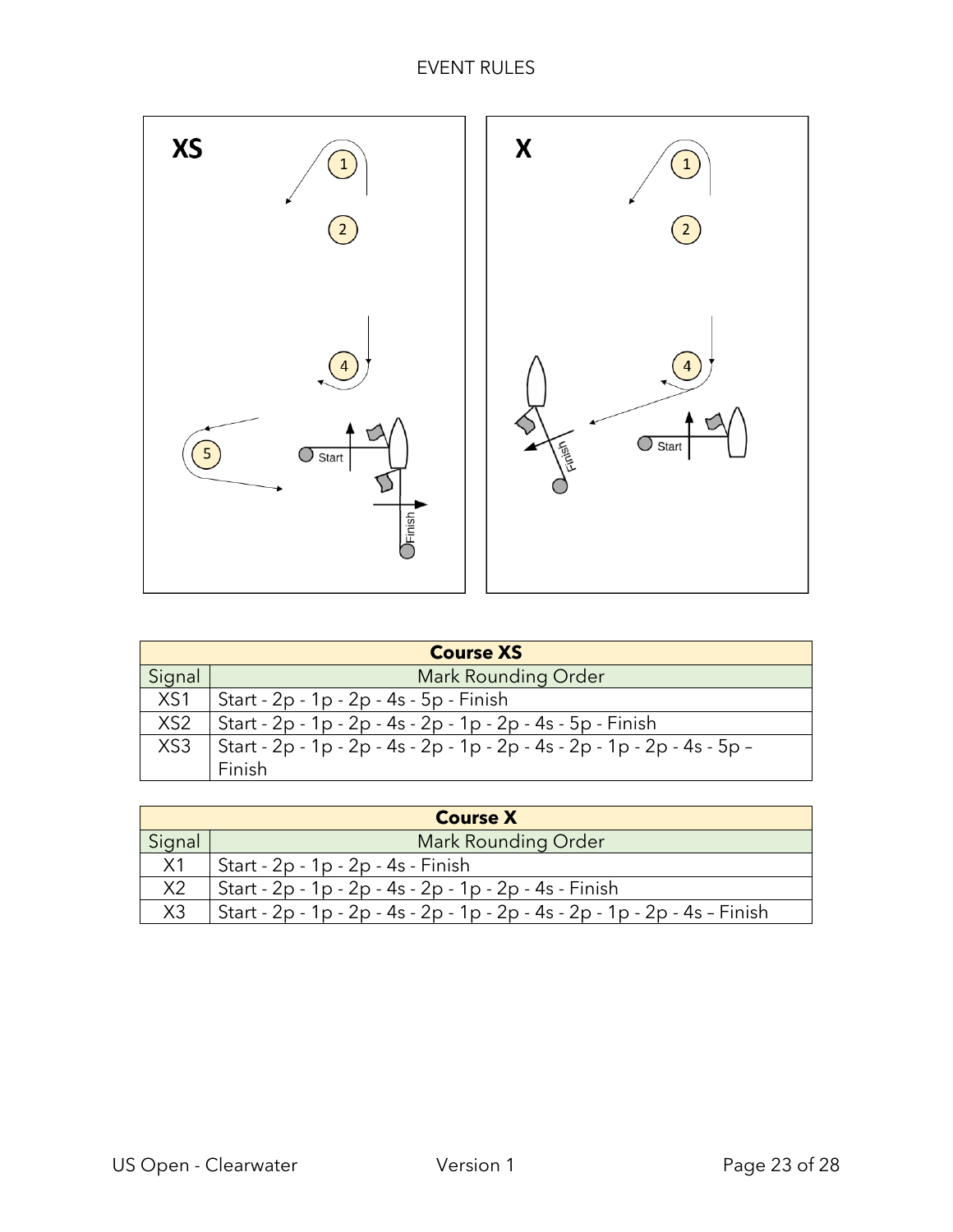

| <b>Course LE</b> |                                                          |
|------------------|----------------------------------------------------------|
| Signal           | <b>Mark Rounding Order</b>                               |
| LE1              | Start - 1p - 4Ss - 5p - Finish                           |
| LE <sub>2</sub>  | Start - 1p - 4S/4P - 1p - 4Ss - 5p - Finish              |
| LE3              | Start - 1p - 4S/4P - 1p - 4S/4P - 1p - 4Ss - 5P - Finish |

| <b>Course LS</b> |                                                          |
|------------------|----------------------------------------------------------|
| Signal           | Mark Rounding Order                                      |
| LS1              | Start - 2p - 4Ss - 5p - Finish                           |
| LS <sub>2</sub>  | Start - 2p - 4S/4P - 2p - 4Ss - 5p - Finish              |
| LS <sub>3</sub>  | Start - 2p - 4S/4P - 2p - 4S/4P - 2p - 4Ss - 5p - Finish |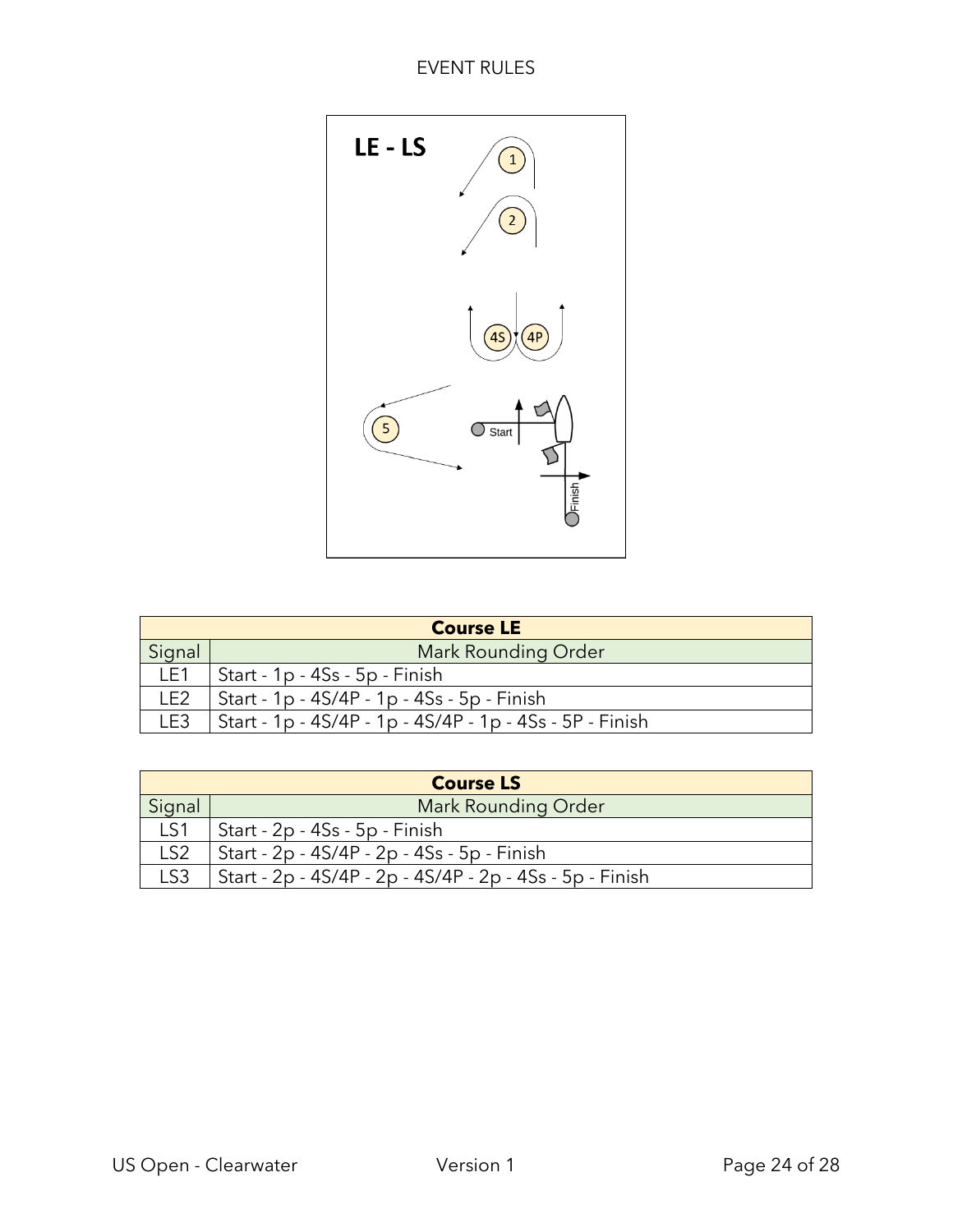

| <b>Course LER</b> |                                                            |
|-------------------|------------------------------------------------------------|
| Signal            | Mark Rounding Order                                        |
| LER1              | Start - 1p - 4Pp - Finish                                  |
| LER <sub>2</sub>  | Start - 1p - 4S/4P - 1p - 4Pp - Finish                     |
|                   | LER3   Start - 1p - 4S/4P - 1p - 4S/4P - 1p - 4Pp - Finish |

| <b>Course LSR</b> |                                                     |
|-------------------|-----------------------------------------------------|
| Signal            | <b>Mark Rounding Order</b>                          |
| LSR1              | Start - 2p - 4Pp - Finish                           |
| LSR <sub>2</sub>  | Start - 2p - 4S/4P - 2p - 4Pp - Finish              |
| LSR <sub>3</sub>  | Start - 2p - 4S/4P - 2p - 4S/4P - 2p - 4Pp - Finish |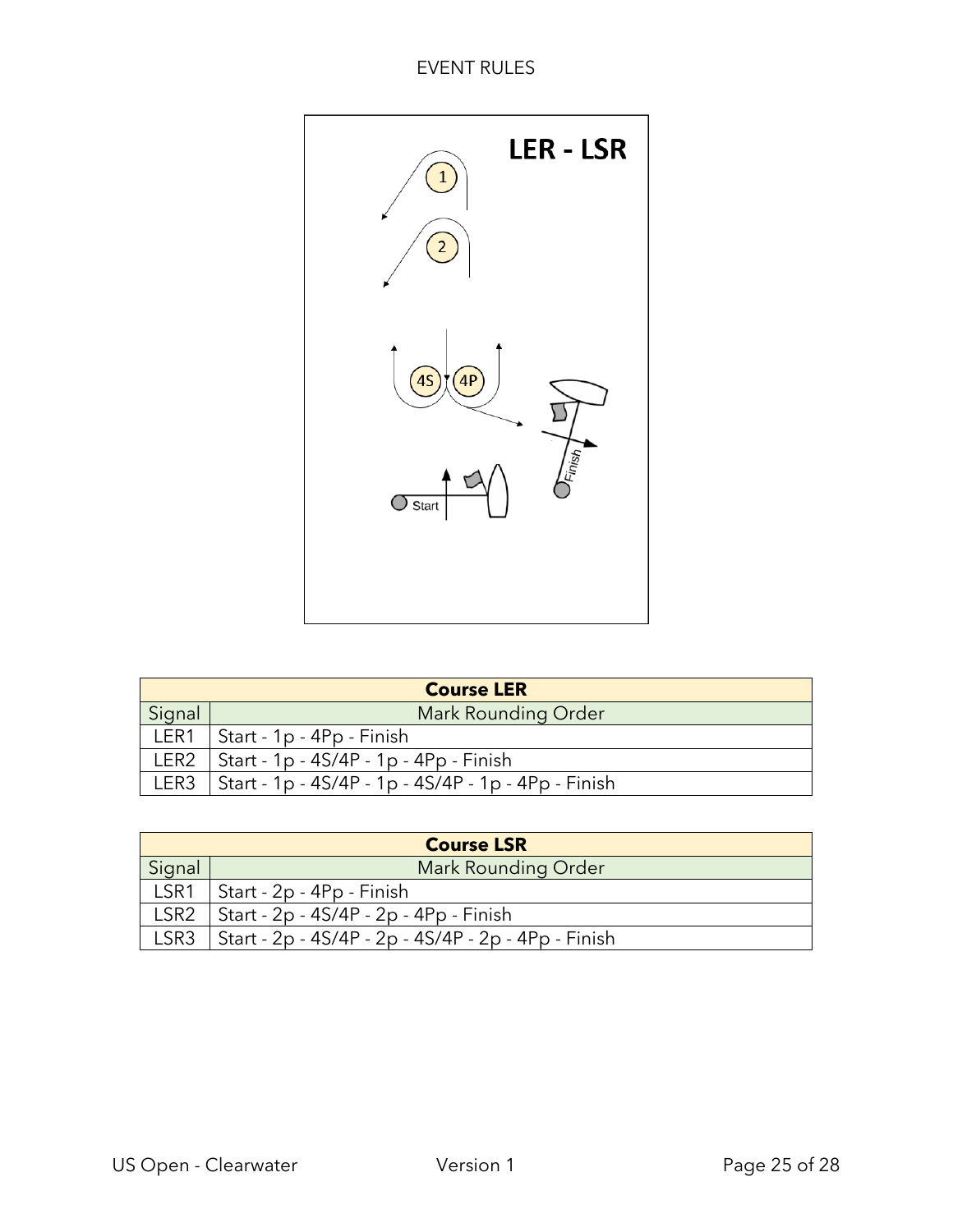## **Addendum C**

#### **2021-2024 US SAILING PRESCRIPTIONS**

Only applicable prescriptions are reprinted here. The complete prescriptions are on the US Sailing website at*:*

<https://www.ussailing.org/wp-content/uploads/2018/01/2021-2024-US-Prescriptions-Final.pdf>

#### Rule 60.3 After rule 60.3 add

*US Sailing prescribes that rule 60.3(b) is changed to: (b) request redress for a boat or call a hearing to consider redress;*

#### Rule 61 Add at the end of rule 61

*61.4 Fees for Protests and Requests for Redress US Sailing prescribes that no fees shall be charged for protests or requests for redress.*

#### Rule 67 After rule 67 add

*US Sailing prescribes that:*

- *(a) A boat that retires from a race or accepts a penalty does not, by that action alone, admit liability for damages.*
- *(b) A protest committee shall find facts and make decisions only in compliance with the rules. No protest committee or US Sailing appeal authority shall adjudicate any claim for damages. Such a claim is subject to the jurisdiction of the courts.*
- *(c) A basic purpose of the rules is to prevent contact between boats. By participating in an event governed by the rules, a boat agrees that responsibility for damages arising from any breach of the rules shall be based on fault as determined by application of the rules, and that she shall not be governed by the legal doctrine of 'assumption of risk' for monetary damages resulting from contact with other boats.*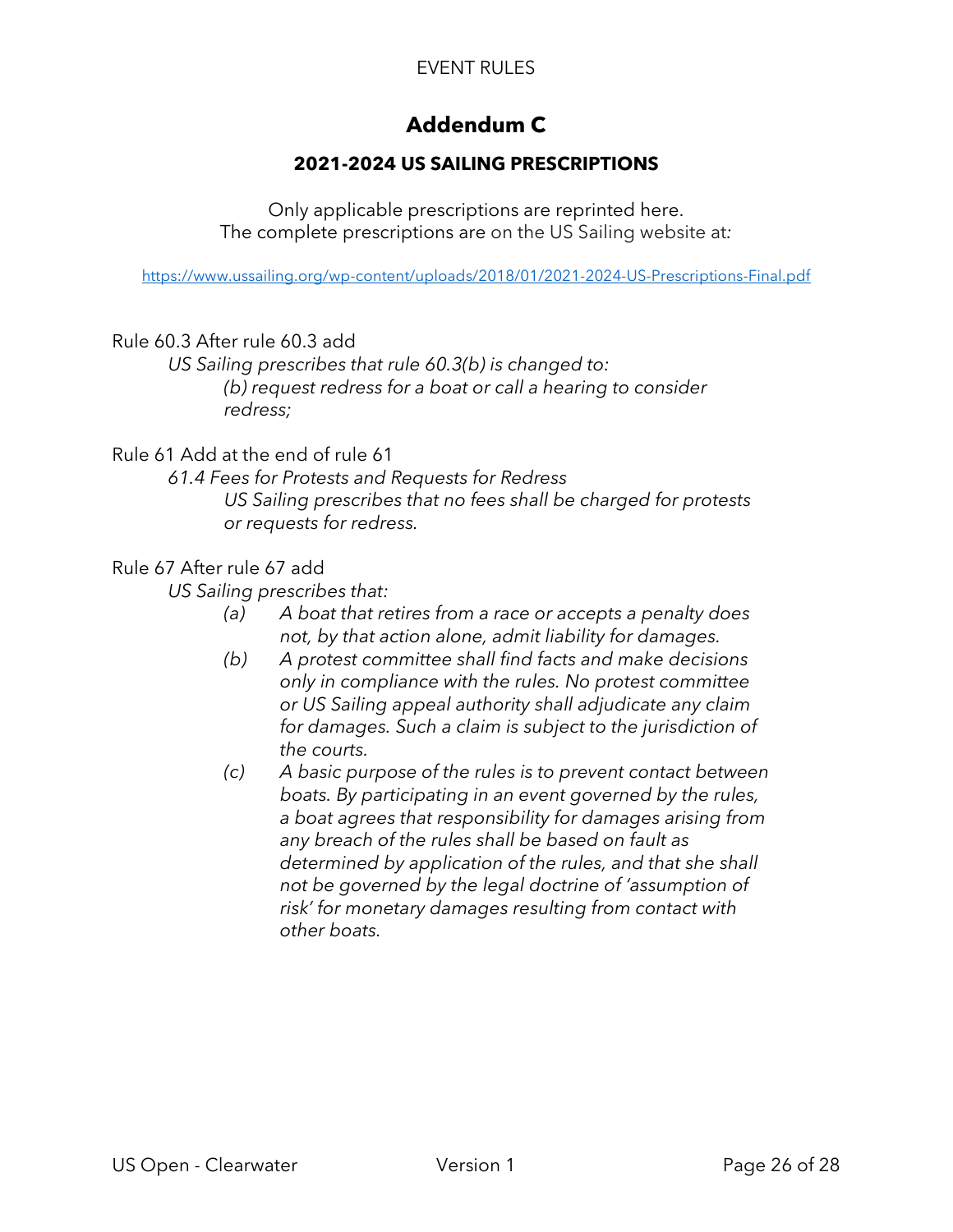Rule 76.1 (as amended March 30, 2022) After rule 76.1 add

*US Sailing prescribes that an organizing authority or race committee shall not reject or cancel the entry of a boat or exclude a competitor eligible under the notice of race and sailing instructions for an arbitrary or capricious reason or for reason of race, color, religion, national origin, gender, sexual orientation, or age.*

*However, an organizing authority or race committee may exclude a competitor who is a citizen of, or holds a World Sailing ID as an MNA member of, a country listed on the US Sailing website at [https://www.ussailing.org/exclusion.](https://www.ussailing.org/exclusion)*

No further prescriptions apply.

The US Sailing prescriptions are available at: [https://cdn.ussailing.org/wpcontent/uploads/2018/01/2021-2024-US-](https://cdn.ussailing.org/wp-content/uploads/2018/01/2021-2024-US-Prescriptions-Final.pdf)[Prescriptions-Final.pdf](https://cdn.ussailing.org/wp-content/uploads/2018/01/2021-2024-US-Prescriptions-Final.pdf)